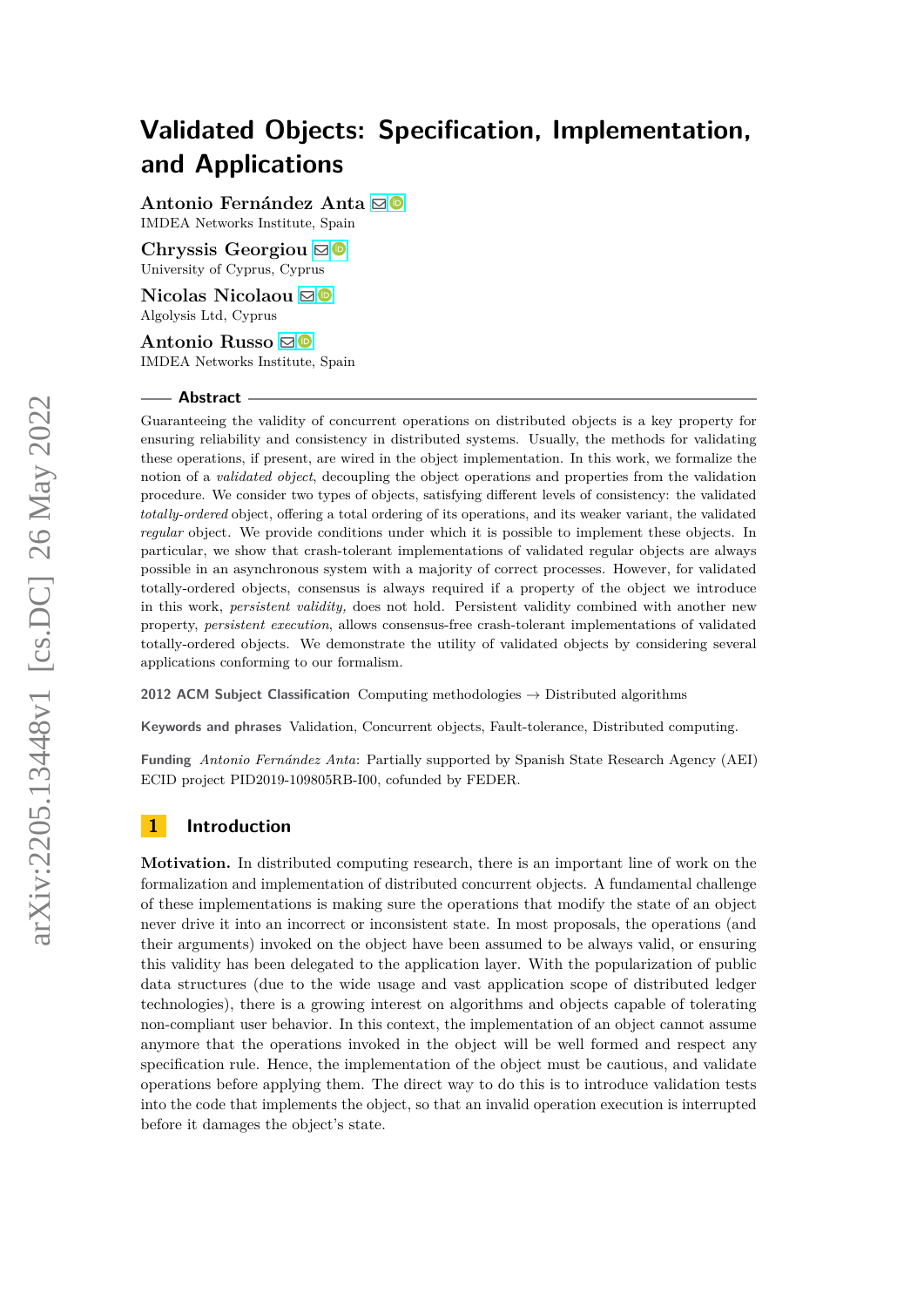In this paper we explore the possibility of separating an object's implementation from the validation of the operations invoked in the object, and the implications of this separation. This approach is inspired by *aspect-oriented programming* [\[19\]](#page-16-0), which aims in modular programming by separating cross-cutting concerns, i.e., cohesive areas of functionality. The idea is to add specific checks (advices as called) without changing the code of a program (object in our case). Our work is meant to be a first step on understanding how the application requirements and properties impact the algorithms that implement a distributed object through the introduction of a validation predicate valid() that wraps the application logic of the object.

**Our approach and contributions.** We employ a modular approach in which the characteristics and methods to validate the operations of an object are not "wired" in the object implementation. In particular, given a concurrent object *O* and its supported set of operations *OP*, we recast this object as a *validated* object via an apply() function. This function includes a validation filter, so that a specific operation  $op \in OP$  is validated before it is executed, in accordance to an associated validation predicate valid(). Different validation predicates can be enforced via the apply() function without affecting the core code of the object.

Consider the following example. Let *O* be a simple R/W register supported by two operations, read(), which returns the value of the register, and write $(v)$ , which changes the value of the register into *v*. Say that we would like to impose that only positive numbers are written on the register. One approach would be to include a test directly in the code of the write function (see Code [1\)](#page-1-0). However, should a different or an additional rule be needed, the code would have to be changed again, possibly jeopardizing the implementation correctness (especially in the the case of complex objects).

With our approach, we separate the test from the code implementing the object. Processes invoke the desired operation via an apply() function. The process passes to apply() the same parameters as it would do in the "normal" case, and the apply function invokes a valid() predicate that has incorporated the desired validation test (i.e., in the case of a write operation, that *v* is positive, see Code [2\)](#page-1-1). In case it is true, it then invokes execute(), which applies the operation on the object (i.e., it sets *v* as

<span id="page-1-0"></span>

| <b>Code 1</b> Implementation of<br><b>Service Service</b> |
|-----------------------------------------------------------|
| a positive $R/W$ register O.                              |
| 1: $val \leftarrow \perp$                                 |
| 2: function read()                                        |
| return $\left( val\right)$<br>3:                          |
| 4: function write $(v)$                                   |
| if $v > 0$ then<br>5:                                     |
| $val \leftarrow v$<br>6:                                  |
| return $(ACK)$<br>7.                                      |

8: **else return** (*NACK*)

<span id="page-1-1"></span>**Code 2** Functions valid and execute for a positive R/W register *O*.

|    | 1: function valid $(op)$              |
|----|---------------------------------------|
| 2: | return $(op = read() \vee$            |
| 3: | $(op = write(v) \land v > 0))$        |
|    | 4: function execute( $op$ )           |
| 5: | if $op = \text{write}(v)$ then        |
| 6: | $val \leftarrow v$ ; return $(\perp)$ |
| 7: | else return $(val)$                   |

the value of the register). In case the validation fails (e.g., a negative value was intended to be written),  $app(y)$  will return a NACK, signaling the violation of the imposed restriction (see Code [3\)](#page-3-0). Should we require a different validation (e.g., we want a Boolean register), we would only replace the test in the **valid**() predicate (e.g.,  $v > 0$  in Line [3](#page-1-1) becomes  $v \in \{True, False\}$ ), without making any change on the object's implementation (i.e., in function execute()).

A particular challenge of our approach is to implement the validated version of a given object on a decentralized setting while guaranteeing certain level of consistency. In this work, we consider two types of validated objects, each providing a different level of consistency, the validated *regular* object and the *totally-ordered* one. Intuitively, a regular object provides consistency guarantees similar to a regular register [\[20\]](#page-16-1), while the totally-ordered property is similar to linearizability [\[17\]](#page-16-2). We are now ready to summarize the contributions of this work.

 $\blacksquare$  We introduce the formalization for a generic validated object *O*, along with the two men-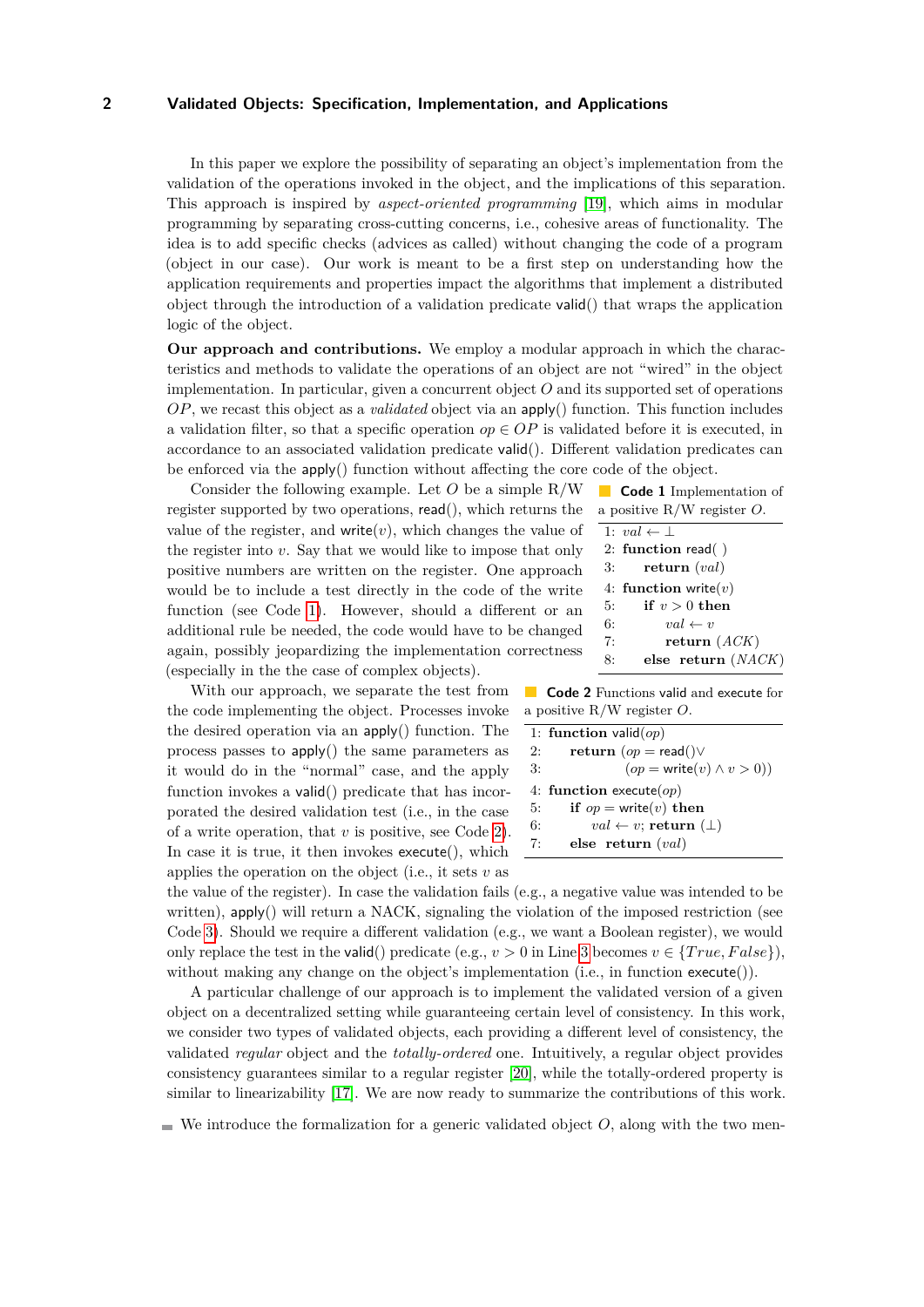tioned consistency types, on which the application-specific operations are called (Section [2\)](#page-3-1).

- We provide an algorithm to implement validated regular objects in crash-prone asynchronous distributed systems (Section [3\)](#page-4-0).
- We provide an algorithm to implement validated totally-ordered objects under crash or Byzantine failures using the corresponding version of consensus [\[21,](#page-16-3) [3\]](#page-15-0) (Section [4.1\)](#page-6-0).
- Then in Section [4.2,](#page-7-0) we define a property of a validity predicate, which we call *persistent validity*, and in Section [4.3](#page-8-0) we show that validated totally-ordered objects without persistent validity can be used to solve consensus.
- In Section [4.4,](#page-11-0) we introduce an additional property, that we call *persistent execution, which allows* a validated totally-ordered object to be implemented without consensus.
- Finally, in Section [5,](#page-12-0) we present some applications (such as a punching system and a cryptocurrency) that conform to the formalism we provided, demonstrating its usability.

**Related work.** The impact of a validation function has been already treated by previous work, according, however, to *specific* use cases.

In [\[12\]](#page-15-1), a validity property called *forward acceptability* is defined, which enables the operations of a generic application to be commutative. This work only considers eventually consistent objects with this property. It provides an algorithm for a specific case, a PC-Ledger, that is implemented in a consensus-free system. On our side, we have a wider focus, including *any* object, characterizing its validity function and going in detail with the different consistency properties we are able to guarantee.

In [\[4\]](#page-15-2), the authors introduce and solve the notion of Validated Byzantine Agreement to ensure that the decided value is one proposed by a non-faulty process. To do so, they enhance the system with an external validity condition, which requires that the agreement value is valid according to a global, polynomial-time computable predicate, known to all processes and it is application-determined. Hence, each process proposes a value that should satisfy this predicate. Such an external validity condition could be implemented using our approach via an appropriate apply() function and valid() predicate (which would implement the required predicate).

In blockchain systems, records are usually validated after the total order is globally agreed, validating and executing transaction according to the agreed sequence. As an example, Ethereum [\[26\]](#page-16-4) first constructs a block, and then network nodes sequentially run the Ethereum Virtual Machine on each transaction to validate it, and update the global state if valid. This brings to the acceptance and inclusion in the block of invalid transaction inside the global order, in order to gain time in the consensus challenge of the system. A mitigation to this problem is brought by [\[8\]](#page-15-3), that is build on top of [\[7\]](#page-15-4), where validation is run by a subset of nodes before the proposal is broadcast to the whole network, in order to not overload nodes. In our work we abstract and generalize these behaviors, mapping them to validated objects with different consistency criteria.

In [\[1\]](#page-15-5), the authors define a Validated Distributed Ledger Object. The validation is only taken into account in respect to Ledger Objects limiting the scope to that particular kind of data structure. Furthermore, the authors do not investigate or characterize the properties required by validation; they only assume the existence of a validation predicate.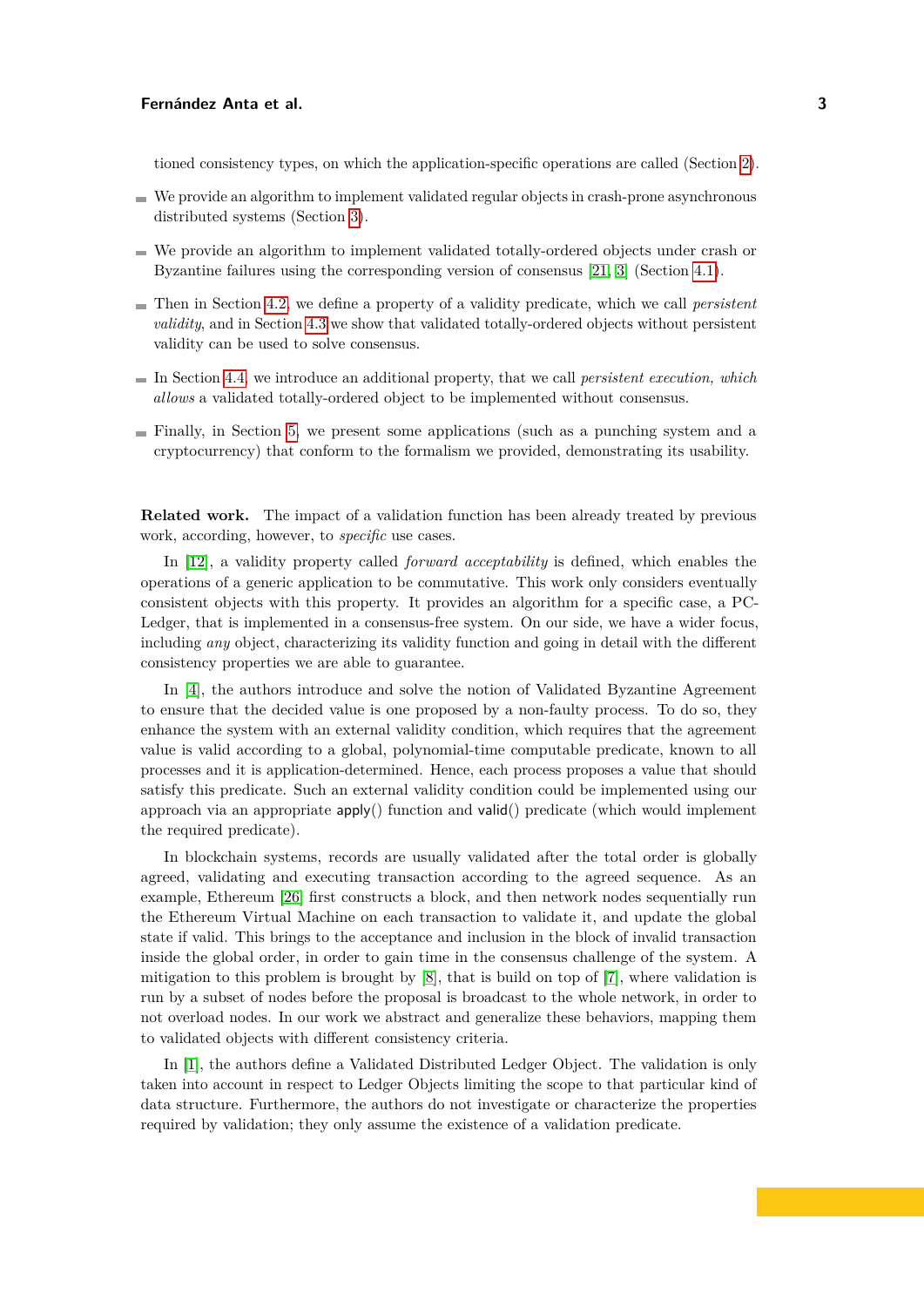# <span id="page-3-1"></span>**2 Validated Objects**

#### **2.1 Concurrent Objects and Histories**

We recall the general definition of object formalized in [\[1\]](#page-15-5) where an object type T specifies (*i*) the set of values (or states) that any object O of type T can take, and (*ii*) the set of operations that a process can use to modify or access the value of O. An object O of type T is a concurrent object if it is a shared object accessed by multiple processes [\[24,](#page-16-5) [3\]](#page-15-0). Each operation on an object O consists of an invocation event and a response event, that must occur in this order. A history of operations on O, denoted by  $H_O$ , is a sequence of invocation and response events, starting with an invocation event. (The sequence order of a history reflects the real time ordering of the events.) An operation  $\pi$  is complete in a history  $H_O$ , if  $H_O$  contains both the invocation and the matching response of  $\pi$ , in this order. A history *H<sup>O</sup>* is complete if it contains only complete operations; otherwise it is partial [\[24\]](#page-16-5). As in [\[24\]](#page-16-5), we convert a partial history to a complete one by, for each incomplete operation  $\pi$ , either removing the invocation of  $\pi$  or completing  $\pi$  with a response event. From this point onward, we consider only complete histories. An operation  $\pi_1$  precedes an operation  $\pi_2$  (or *π*<sub>2</sub> succeeds *π*<sub>1</sub>), denoted by  $π_1 \rightarrow π_2$ , in  $H_O$ , if the response event of  $π_1$  appears before the invocation event of  $\pi_2$  in  $H_O$ . Two operations are concurrent if none precedes the other. A *run R* of a distributed system that implements object *O* generates a (potentially infinite) history  $H_O$ .

### **2.2 Validated Object Types**

In this work we consider validated objects. These are concurrent objects in which the operations executed and how they are interleaved are filtered with a predicate valid(). This predicate has as argument the state of the object *S* and a new operation *op* issued by process *i*, and it determines whether *op* is valid in the light of *S*. The state *S* is given by an ordered set of operations that have been executed in the object (and are valid). (The operations in *S* could be concurrent with *op* but have been "applied" in the object before it.) A second function execute() has the same arguments as valid() and, if the operation *op* is valid, is used to obtain the value that *op* returns. We will use the term *operation* and the symbol *op* for custom object logic unknown to our formalism, and we refer

<span id="page-3-0"></span>**Code 3** Centralized implementation of the apply function for a validated object *O*. Code executed by the central server. Function execute(*S, op, i*) provides the result of operation *op* by process *i* in state *S*. The operator || combines the new operation with the previous valid executed operations.

|    | 1: $S \leftarrow \emptyset$ is the state of the object |  |  |
|----|--------------------------------------------------------|--|--|
|    | 2: function apply $(op, i)$                            |  |  |
| 3: | if valid $(S, op, i)$ then                             |  |  |
| 4: | $r \leftarrow$ execute $(S, op, i)$                    |  |  |
| 5: | $S \leftarrow S  op$                                   |  |  |
| 6: | return $(ACK, r)$                                      |  |  |
| 7: | else return $(NACK, -)$                                |  |  |

to *functions* when referring to the primitives of the objects we define, e.g., valid or execute.

In order to use a validated object, a client *i* invokes a function  $apply(op, i)$ , which checks whether the operation *op* invoked by *i* is valid, and if so it applies it in the object by executing *op*. If the operation is not valid, the call apply $(op, i)$  returns  $(NACK, -)$ . If the operation is valid,  $app(y(\rho p, i)$  returns  $(ACK, r)$ , where r is the value that *op* returns. Code [3](#page-3-0) shows a centralized implementation of the function apply(), executed at a single central server. This code is provided for illustration purposes. The operator  $\parallel$  that defines how the operations are combined into the state *S* is not detailed on purpose.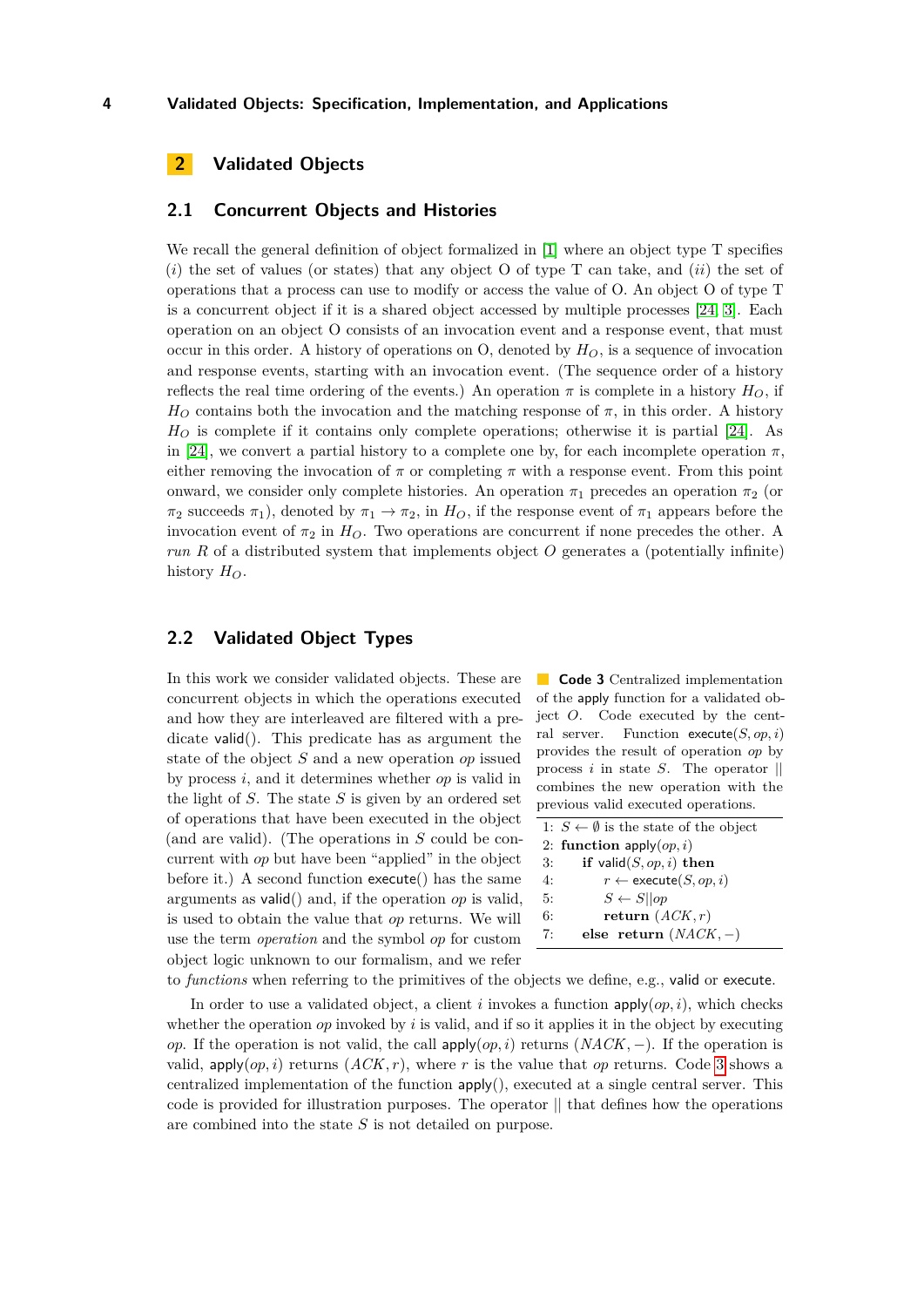Observe that the history  $H_O$  of a run R of a validated object O contains *only* the operations *op* that are found valid and are in fact executed. These are the operations for which  $\text{apply}(op, i)$ returns  $(ACK, r)$ . We denote the set of complete operations in history  $H<sub>O</sub>$  generated in run *R* by  $C(R)$ .

In the following we assume that valid() and execute() have the following arguments:

- A strict partially ordered set of operations, given as a pair  $\langle P, \prec \rangle$ . *P* is a set of operations and  $\prec$  is a strict partial order defined in *P*. In the especial case in which  $\prec$  is a total order, denoted as ≺≺, the first argument can be provided as a sequence of operations.
- The operation *op* to be considered.
- $\blacksquare$  The process *i* that issued *op*.

In this work we consider two types of validated objects.

<span id="page-4-2"></span> $\triangleright$  **Definition 1.** *A validated object specified with functions* valid() *and* execute() *is a* validated regular object *if in every run* R *a partial order*  $\prec$  *among the set*  $C(R)$  *of complete operations can be defined, such that,*

- 1.  $\forall op, op' \in C(R), op \rightarrow op' \implies op \prec op';$
- **2.** ∀ $op \in C(R)$ , let  $P(op) = \{op' : op' \in C(R) \land op' \prec op\}$  and client *i* the issuer of *op.* Then, valid $(\langle P(\textit{op}), \prec \rangle, \textit{op}, i) = True$  and op returns in its response event the value  $\epsilon$ xecute( $\langle P(op), \prec \rangle$ *, op, i*)*.*

The following is a stronger version in which operations are totally ordered.

<span id="page-4-3"></span> $\triangleright$  **Definition 2.** *A validated object specified with functions* valid() *and* execute() *is a* validated  $\alpha$  *totally-ordered object<sup>[1](#page-4-1)</sup> if in every run R a total order*  $\prec$  *among the set*  $C(R)$  *of complete operations can be defined, such that,*

- 1.  $\forall op, op' \in C(R), op \rightarrow op' \implies op \nprec op';$
- **2.** ∀ $op \in C(R)$ , let  $P(op) = \{op' : op' \in C(R) \land op' \nless op\}$  and client *i* the issuer of *op.* Then, valid $(\langle P(\textit{op}), \prec \rangle, \textit{op}, i) = True$  and *op* returns in its response event the value  $\epsilon$ ×ecute( $\langle P(op), \prec \rangle$ *, op, i*)*.*

In a run *R* of a validated totally-ordered object, the set  $C(R)$  is totally ordered by  $\prec\!\!\prec$ . We will denote the resulting *sequence* of all the operation of *R* by *S*(*R*).

### <span id="page-4-0"></span>**3 Algorithms Implementing Validated Regular Objects**

We present algorithms implementing validated regular objects in an asynchronous system.

### **3.1 Model**

We assume a distributed system composed of *n* processes with unique identities from the set  $\mathcal{I} = \{1, \ldots, n\}$ . Processes are asynchronous and crash prone, i.e., they advance their execution at arbitrary speed and can stop permanently (i.e., crash) at any point during their execution. Each process *i* has write access to a linearizable SWMR Distributed Ledger Object (DLO) [\[1,](#page-15-5) [5\]](#page-15-6) denoted *L<sup>i</sup>* . All processes can read all DLOs. A DLO *L<sup>i</sup>* has a state, which is a totally ordered sequence *S* of records, initially empty, and has two operations: *Li .get*(), which returns the current state (sequence of records) *S* of the DLO,

 $L_i.append(r)$ , which adds record  $r$  to the end of the sequence  $S$ .

<span id="page-4-1"></span>Note that if valid() is considered as the sequential specification of the object, then the totally-ordered property is a form of linearizability defined over the executed operations. However, to avoid confusion, we prefer to use a different name since we do not include in the object histories the operations that were rejected with (*NACK,* −) by apply().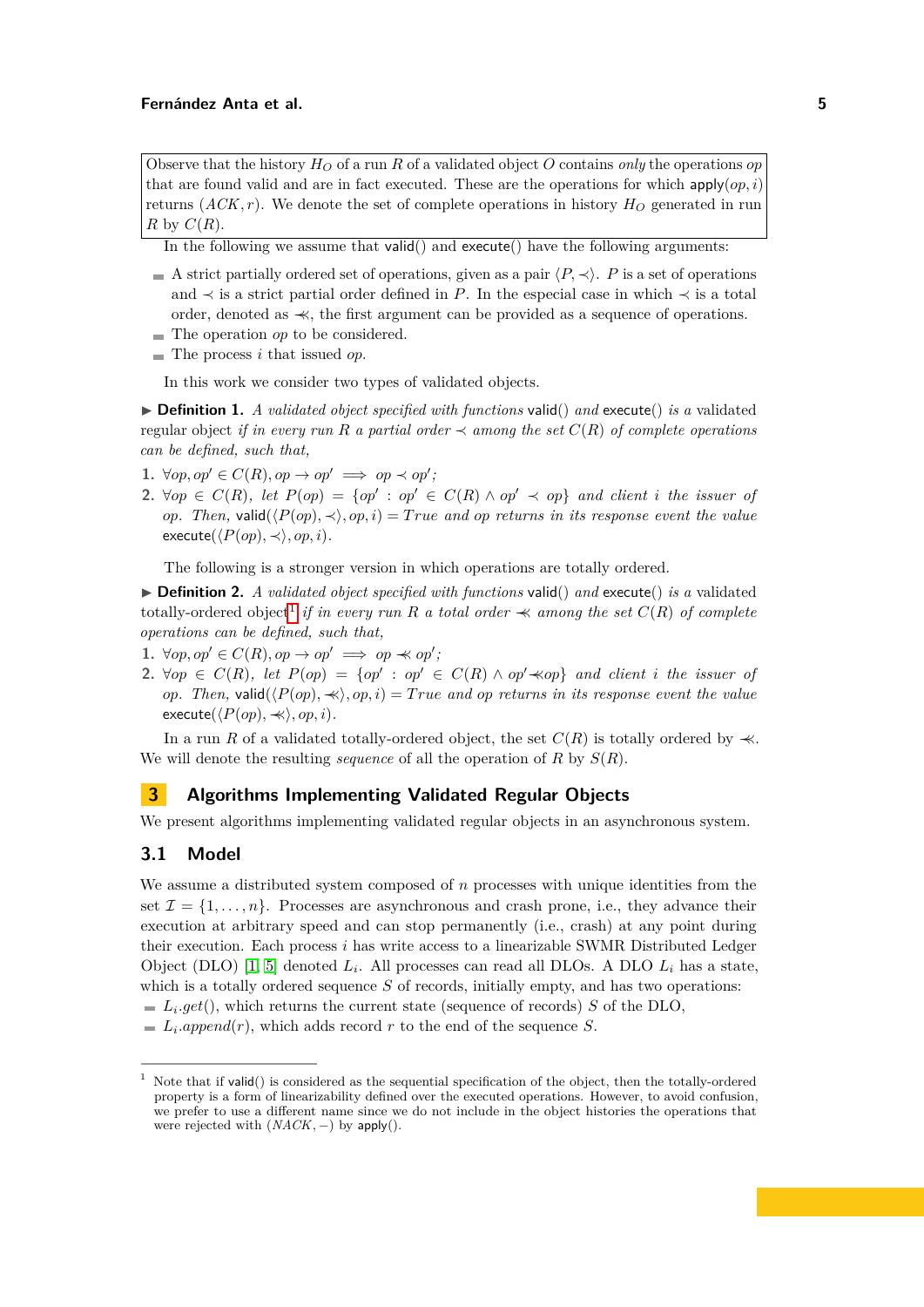These DLOs are reliable in the sense that any invocation to these operations by a correct process eventually completes [\[1\]](#page-15-5). Reliable linearizable SWMR DLOs can be implemented in an unreliable asynchronous system. This follows from the work of Imbs et al. [\[18\]](#page-16-6), in which they implement SWMR atomic h-registers, which are registers that, when read, return the whole history of written values. Each of these h-registers trivially implements a SWMR DLO. Moreover, their implementation is on a distributed system with *n* servers, out of which up to  $f < n/3$  can be Byzantine. Hence, the implementation is Byzantine-tolerant with optimal resilience. In this section we also observe that, with minor changes, the algorithm proposed by Imbs et al. [\[18\]](#page-16-6) implements SWMR atomic h-registers for *n* crash-prone processes, out of which  $f < n/2$  can fail.

As usual, we assume the following well-formedness property: A process *i* does not invoke a call to the function  $\text{apply}(op, i)$  of the object being implemented before the previous one has finished.

### **3.2 Crash-tolerant Algorithm for Validated Regular Objects**

Let us consider a validated regular object *O* specified by the functions valid() and execute(). Code [4](#page-5-0) presents an implementation of the apply() function to be run by each of the processes of the distributed system in order to implement an instance of the object *O*. For technical reasons, we assume that the invocation action of a valid operation *op* issued by *i* occurs when it enters the loop in Line [2](#page-5-0) and invokes *L*1*.get*(), and that it completes when the  $L_i.append(\langle ts, op \rangle)$  operation in Line [9](#page-5-0) completes. What happens before and after these two actions respectively in the execution of  $apply(op, i)$  is local to process *i*, and not visible outside the client. This assumption removes the uncertainty of whether an operation has been completed if the process crashes after Line [9](#page-5-0) but never executes Line [10.](#page-5-0)

<span id="page-5-0"></span>**Code 4** Crash-tolerant implementation of the apply function for a validated regular object *O* that uses linearizable SWMR DLOs  $L_j, j \in [1, n]$ . The code is for process  $i \in [1, n]$ .

|     | 1: function APPLY $(op, i)$                                         |
|-----|---------------------------------------------------------------------|
| 2:  | for $j = 1$ to n do                                                 |
| 3:  | $G_i \leftarrow L_i.get()$                                          |
| 4:  | $T_i \leftarrow  G_i $                                              |
| 5:  | $ts \leftarrow (i, T_1, \ldots, T_i, \ldots, T_n)$                  |
| 6:  | $P \leftarrow \{op' : \langle ts', op' \rangle \in \bigcup_i G_j\}$ |
| 7:  | if $valid(\langle P,\prec\rangle,op,i)$ then                        |
| 8:  | $res \leftarrow$ execute $(\langle P, \prec \rangle, op, i)$        |
| 9:  | $L_i.append(\langle ts, op \rangle)$                                |
| 10: | return $(ACK, res)$                                                 |
| 11: | else return $(NACK, -)$                                             |
|     |                                                                     |

We proceed by demonstrating that Code [4](#page-5-0) implements a validated regular object as defined in Definition [1.](#page-4-2) Observe from Code [4](#page-5-0) that every operation *op* issued by process *i* is assigned a timestamp  $ts(op) = (i, T_1, \ldots, T_i, \ldots, T_n)$ , which is appended as part of the record of *op* in ledger  $L_i$  if it is valid and completes. The value  $T_j$  in the timestamp is the number of records found in ledger  $L_j$  in the loop of Line [2.](#page-5-0) These timestamps are used to define the partial order ≺ among completed operations.

<span id="page-5-1"></span> $\blacktriangleright$  **Definition 3.** *Given any two completed operations op, op'*  $\in$  *C*(*R*)*, with respective timestamps*  $ts(op) = (i, T_1, \ldots, T_i, \ldots, T_n)$  and  $ts(op') = (k, T'_1, \ldots, T'_i, \ldots, T'_n), i, k \in [1, n],$  then op  $\prec$ *op' if* and *only if*  $T_i < T'_i$ .

We show now that  $\prec$  is a strict partial order as required.

**► Lemma 4.** *If*  $op \prec op'$  *it cannot happen that*  $op' \prec op$ *. Hence,*  $\prec$  *is a strict order.* 

**Proof.** Assume for contradiction that  $op \prec op'$  and  $op' \prec op$ . Let  $ts(op) = (i, T_1, \ldots, T_n)$ and  $ts(op') = (k, T'_1, \ldots, T'_n)$ . Then apply $(op, i)$  finds  $T_i$  records in ledger  $L_i$  and  $T_k$  records in ledger  $L_k$ , while  $\text{apply}(op', k)$  finds  $T'_i$  records in  $L_i$  and  $T'_k$  records in ledger  $L_k$ . By assumption, we have that  $T_i \leq T'_i$  and  $T_k > T'_k$ . From  $T_i \leq T'_i$  and the linearizability of  $L_i$ ,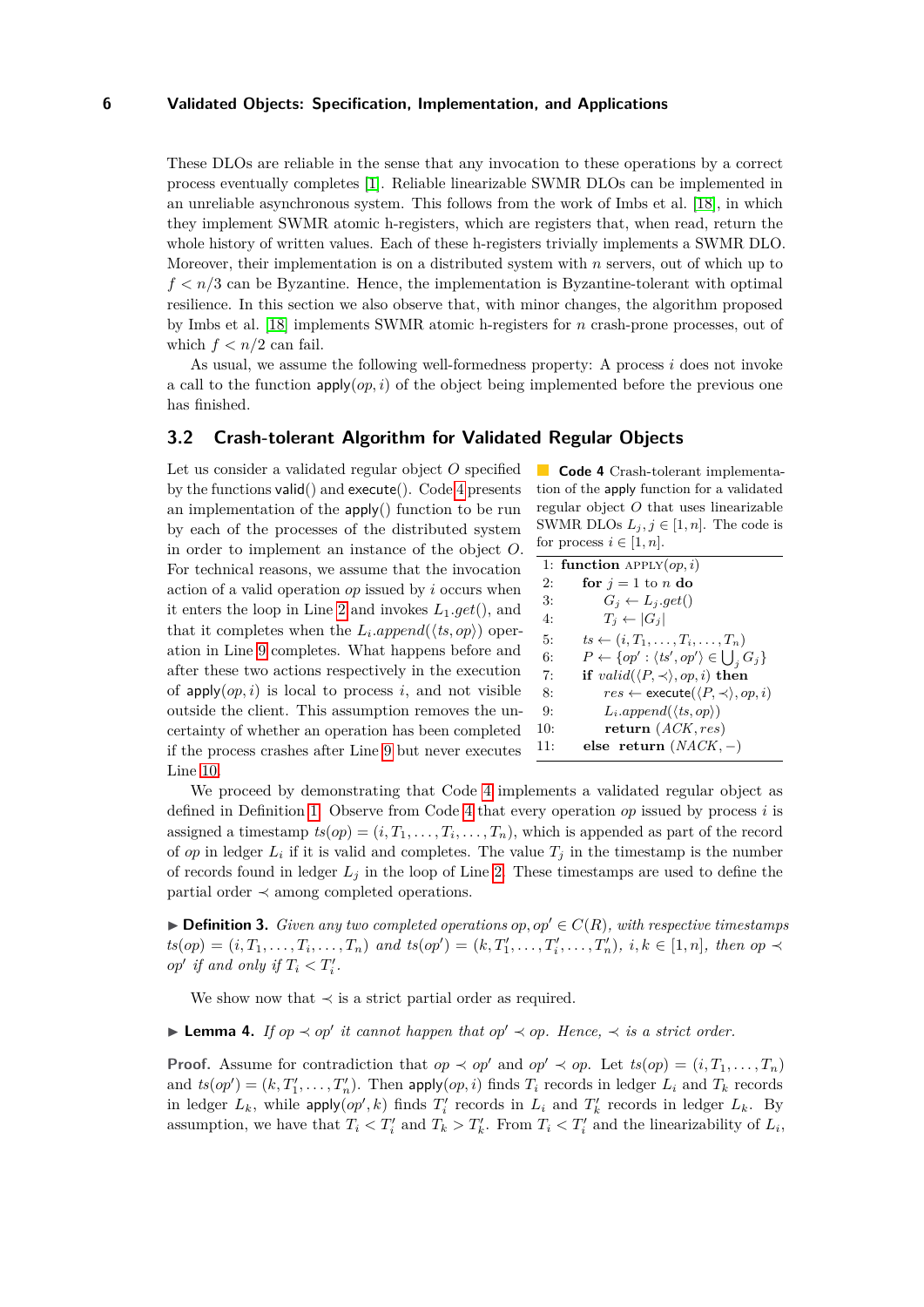<span id="page-6-1"></span>**Code 5** Implementation of the *apply* function for a validated totally-ordered object *O* that uses an Atomic Broadcast service. The code is for process  $i \in [1, n]$ .

| 1: $S \leftarrow \emptyset$                    | 7: upon $(AB\text{.}deliver(\langle op, j \rangle))$ do |
|------------------------------------------------|---------------------------------------------------------|
| $\triangleright$ S is a sequence of operations | if valid $(S, op, j)$ then                              |
| 2: function $APPLY(op, i)$                     | 8:                                                      |
| 3:                                             | $r \leftarrow$ execute $(S, op, i)$                     |
| $ret \leftarrow \perp$                         | 9:                                                      |
| $AB.broadcast(\langle op, i \rangle)$          | $S \leftarrow S \cup op$                                |
| 4:                                             | 10:                                                     |
| wait until $ret \neq \bot$                     | if $i = i$ then $ret \leftarrow (ACK, r)$               |
| 5:                                             | 11:                                                     |
| return $(ret)$                                 | 12:                                                     |
| 6:                                             | else                                                    |
|                                                | if $i = i$ then $ret \leftarrow (NACK, -)$<br>13:       |

the append operation in  $\text{apply}(op, i)$  precedes or is concurrent with the  $L_i.get()$  operation in apply $(op', k)$ . Hence, *i* executed  $L_k.get()$  before *k* invoked  $L_k.append(\langle ts(op'), op' \rangle)$ . By the linearizability of  $L_k$ , it is not possible that  $T_k > T'_k$ , and we have a contradiction.

**I** Lemma 5.  $op \rightarrow op' \implies op \prec op'.$ 

**Proof.** Let us assume *op* was issued by process *i* and *op*<sup> $\prime$ </sup> was issued by process *k*. Let  $ts(op) = (i, T_1, \ldots, T_i, \ldots, T_n)$ . From  $op \to op'$ , the response action of *op* happened before the invocation action of *op'*. So, the execution of the append operation  $L_i.append(\langle ts, op \rangle)$  in the call  $apply(op, i)$  was completed before the  $L_i.get()$  call in  $apply(op', k)$ . Then, because of the linearizability of the ledgers, the length of ledger  $L_i$  found in  $\text{apply}(op', k)$  is  $T_i' \geq T_i + 1$ (since the append operation increased its length). Hence,  $op \prec op'$  from Definition [3.](#page-5-1)

The proof of the next lemma is given in Appendix [A.](#page-17-0)

<span id="page-6-2"></span>▶ **Lemma 6.** *For each complete operation op (issued by i),* valid( $\langle P(op), \prec \rangle$ , *op*, *i*) = *True*. *Moreover, op returns in its response event the value* execute( $\langle P(op), \prec \rangle$ *, op, i*).

I **Theorem 7.** *Code [4](#page-5-0) implements a validated regular object as defined in Definition [1](#page-4-2) in a crash-prone asynchronous system with linearizable SWMR DLOs.*

From the fact that reliable linearizable SWMR DLOs can be implemented in a crash-prone asynchronous system [\[18\]](#page-16-6), we have the following corollary.

I **Corollary 8.** *It is possible to implement validated regular objects in an asynchronous system with n crash-prone processes from which up to*  $f < n/2$  *can fail.* 

# **4 Validated Totally-ordered Objects**

#### <span id="page-6-0"></span>**4.1 Implementing Validated Totally-ordered Objects with Consensus**

We consider now the set of validated totally-ordered objects as a whole. The first observation is that an object without validation can be seen as a validated object in which the valid() predicate always holds. Hence, an object with consensus number *k* [\[16\]](#page-16-7) will also have at least consensus number *k* in its validated version.

Code [5](#page-6-1) shows an algorithm that can be used to implement a validated totally-ordered object using an Atomic Broadcast service, which is known to be equivalent to Consensus [\[25\]](#page-16-8) (and to MWMR Distributed Ledger Objects [\[1\]](#page-15-5)). An Atomic Broadcast (AB) service [\[10,](#page-15-7) [6,](#page-15-8) [9,](#page-15-9) [22\]](#page-16-9), ensures reliable and total ordering of the messages exchanged. Such a communication abstraction is based on appropriate crash-tolerant or Byzantine-tolerant consensus algorithms [\[10,](#page-15-7) [25\]](#page-16-8).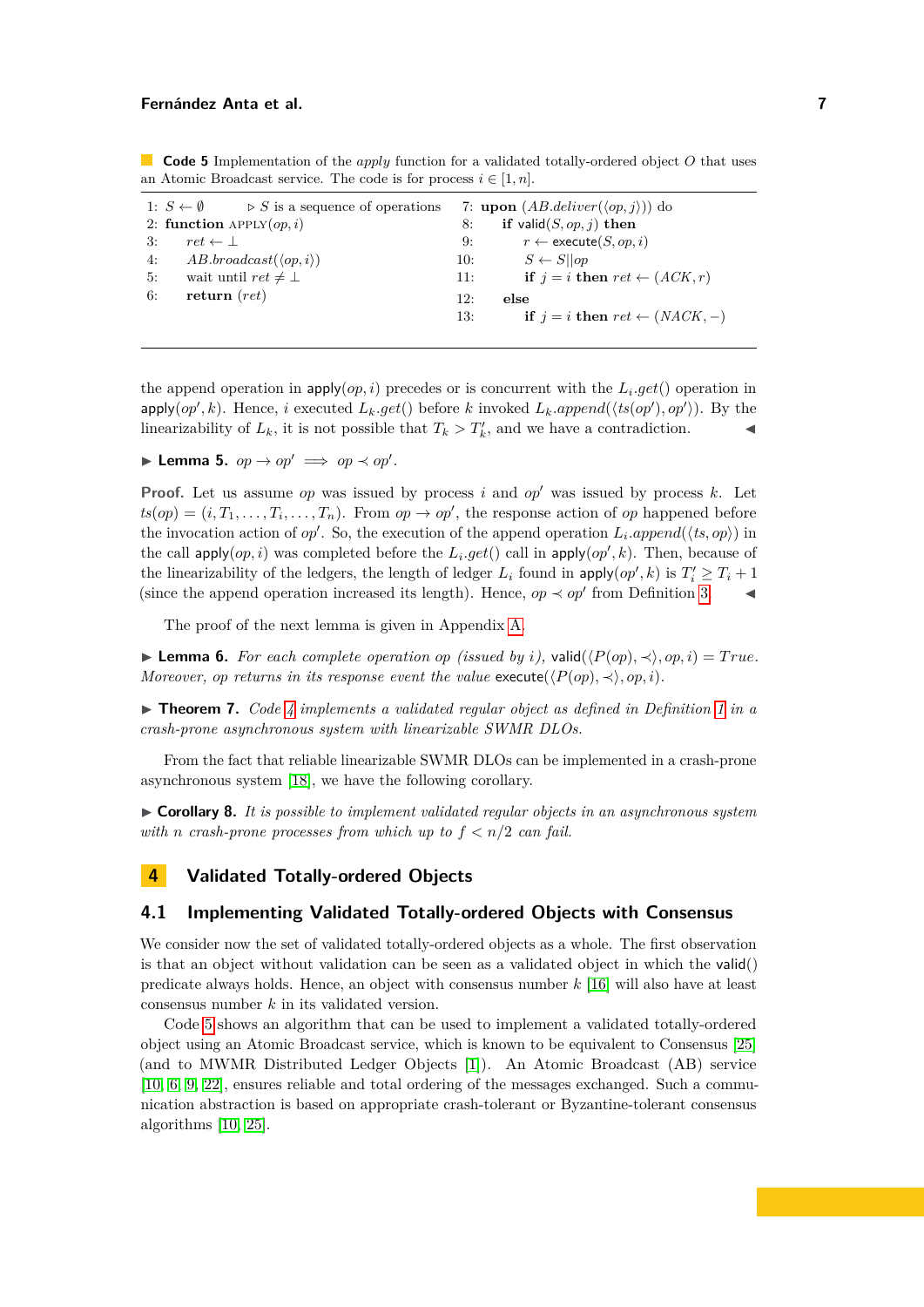The service has two operations, *AB.broadcast*(*m*) used by a process to broadcast a message *m* to all other processes, and *AB.deliver*(*m*) used by the service to deliver a message *m* to a process. From a user point of view, the AB service is defined by the following properties:

- *Validity*: if a correct process AB.broadcasts a message, it eventually AB.delivers it.
- *Agreement*: if a correct process AB.delivers a message, all correct processes will eventually AB.deliver that message.
- *Integrity*: a message is AB.delivered by a correct process at most once, and only if it was previously AB.broadcast.
- *Total Order*: the messages AB.delivered by the correct processes are totally ordered (i.e., if a correct process AB.delivers message  $m$  before message  $m'$ , every correct process AB.delivers these message in the same order).

Note that if the AB service used is a crash-tolerant one, then Code [5](#page-6-1) provides crashtolerant implementation of the *apply* function, whereas if a Byzantine-tolerant AB service is used, then we have a Byzantine-tolerant implementation of *apply*. It follows that Code [5](#page-6-1) implements a validated totally-ordered object defined by the valid() and execute() functions.

▶ **Theorem 9.** *Code [5](#page-6-1) implements a validated totally-ordered object as defined in Definition* [2](#page-4-3) *in a fault-prone asynchronous system with an Atomic Broadcast service.*

**Proof.** The claim holds from the following observations. Firstly, from the Agreement and Total Order properties of the AB service, all correct processes AB.deliver the same tuples  $\langle op, j \rangle$  in the same order. This guarantees (by induction) that the sequence *S* maintained in all correct processes is the same. Moreover, for every  $op \in S$  it holds that valid $(S(op), op, j) = True$ , where  $S(op)$  is the subsequence preceding *op* in *S*. Finally, for every invocation  $\text{apply}(op, i)$  by a correct process *i*, the Validity of the AB service guarantees that the tuple  $\langle op, i \rangle$  will be AB.delivered to *i*. Let  $S_i(op)$  be the local value of the sequence *S* when *op* is AB.delivered to *i*. Then, the call apply $(op, i)$  returns  $(NACK, -)$  if valid $(S_i(op), op, i) = False$ , and it returns  $(ACK, execute(S_i(op), op, i))$  if valid $(S_i(op), op, i) = True$ .

### <span id="page-7-0"></span>**4.2 Persistent Validity**

With Code [5](#page-6-1) we have shown that all validated totally-ordered objects can be implemented with a Consensus / Atomic Broadcast service. In this section we explore conditions in the valid() and execute() functions that may allow a validated totally-ordered object to be implemented without consensus. We first define a property of some objects that we call *persistent validity.*

▶ **Definition 10.** *Given a validated totally-ordered object together with its valid*() *predicate, we say that the object satisfies* persistent validity *iff for every run R, with order* ≺≺*, every* prefix S of  $S(R)^2$  $S(R)^2$ , and every operation  $op_i \notin S$ , if  $\text{valid}(S, op_i, i) = True$  then  $\exists op_j \notin S, j \neq j$  $i:$  valid $(S, op_j, j) = True \land \mathsf{valid}(S||op_j, op_i, i) = False.$ 

Persistent validity informally says that once an operation is valid, then it cannot be made invalid by operations issued by the other processes. In Section [4.4](#page-11-0) we show how *persistent validity* can help in the implementation of different objects according to different consistency criteria. But first, we investigate the implications of a validation predicate valid() for which the *persistent validity* does not hold.

<span id="page-7-1"></span><sup>&</sup>lt;sup>2</sup> Recall that *S*(*R*) is the sequence of operations in  $C(R)$  totally ordered by  $\prec\!\!\prec$ .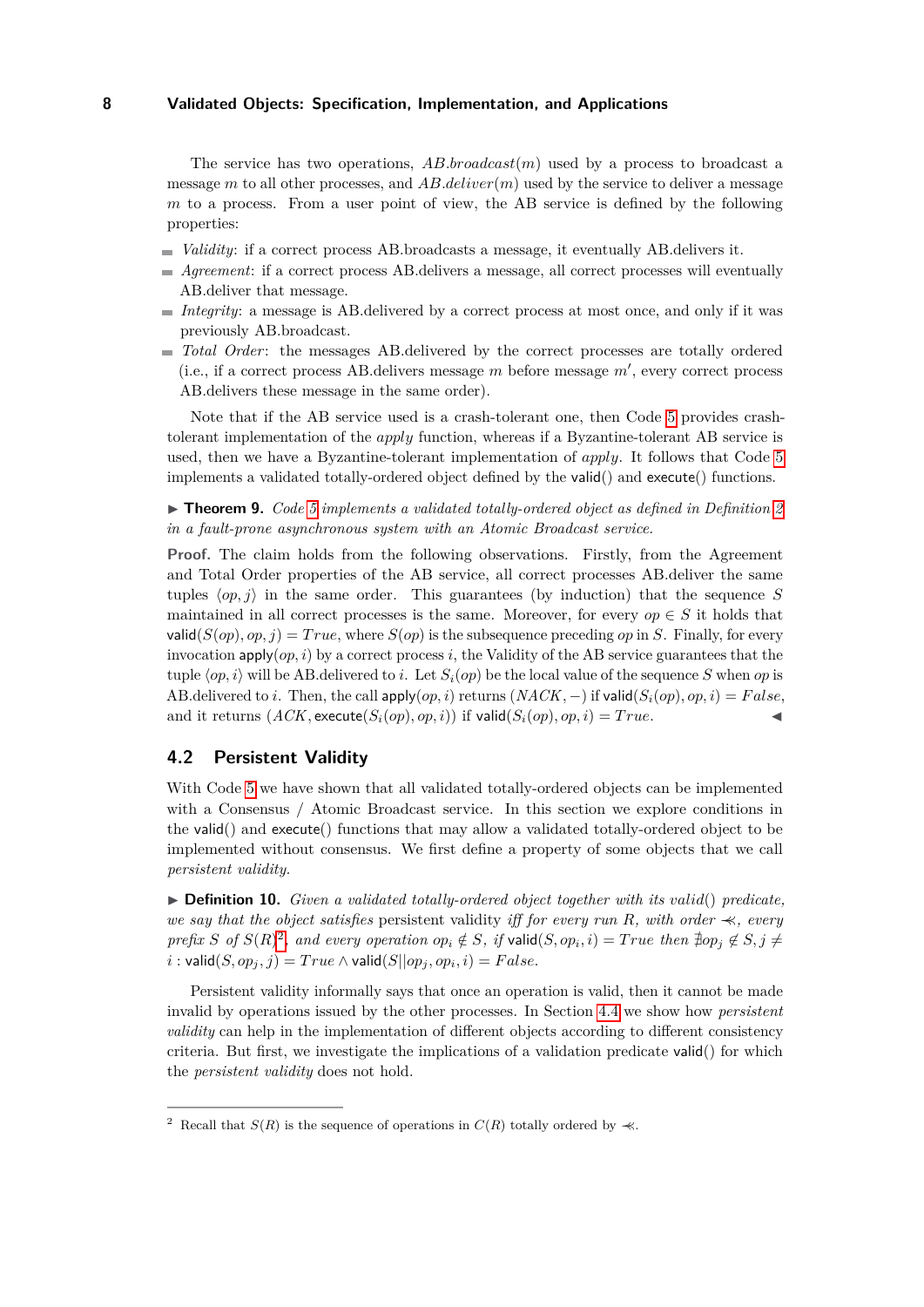|                                                            | 9:<br>10:                                                                                                                                                                            | $\mathbf{decide}(v_i)$<br>else decide $(v_i)$           |
|------------------------------------------------------------|--------------------------------------------------------------------------------------------------------------------------------------------------------------------------------------|---------------------------------------------------------|
| are atomic SWMR registers writable only                    |                                                                                                                                                                                      | 11: Code for process $i$ :                              |
| by <i>i</i> and <i>j</i> respectively, initially $\perp$ . |                                                                                                                                                                                      | 12: function PROPOSE $(v_i)$                            |
|                                                            | 13:                                                                                                                                                                                  | write( $cons\_register_i, v_i$ )                        |
|                                                            | 14:                                                                                                                                                                                  | $r \leftarrow O.appendy(op_i, i)$                       |
| $write(cons\_register_i, v_i)$                             | 15:                                                                                                                                                                                  | if $r = (NACK, -)$ then                                 |
| $r \leftarrow O. apply(op_i, i)$                           | 16:                                                                                                                                                                                  | $v_i \leftarrow \text{read}(cons\ \ \text{register}_i)$ |
| if $r = (NACK, -)$ then                                    | 17:                                                                                                                                                                                  | $\mathbf{decide}(v_i)$                                  |
| $v_i \leftarrow \text{read}(cons\_register_i)$             | 18:                                                                                                                                                                                  | else decide $(v_i)$                                     |
|                                                            | 1: Initialize object O with the prefix $S$<br>2: Init: $cons\_register_i$ and $cons\_register_i$<br>3: Code for process $i$ :<br>4: function PROPOSE $(v_i)$<br>5:<br>6:<br>7:<br>8: |                                                         |

<span id="page-8-2"></span>**Code 6** Algorithm solving consensus for processes *i* and *j* when  $op_i$  and  $op_j$  invalidate each other.

### <span id="page-8-0"></span>**4.3 Total Order Without Persistent Validity Is as Strong as Consensus**

We demonstrate that a validated totally-ordered object whose valid() function does not satisfy the *persistent validity* property, is as strong as consensus. In order to do that, we will demonstrate that such an object can be used to solve the consensus problem between two crash-prone processes in an asynchronous system with at most one failure.

<span id="page-8-1"></span>▶ Observation 11. Let O be a validated totally-ordered object without persistent validity. *Then, there is a run R of O*, *a prefix*  $S \subseteq S(R)$ *, and operations*  $op_i, op_j \notin S$  *issued by processes*  $i \neq j, \: such \: \textit{that}\: \textsf{valid}(S, op_i, i) = \mathit{True} \land \textsf{valid}(S, op_j, j) = \mathit{True} \land \textsf{valid}(S||op_j, op_i, i) = \mathit{False}.$ 

Informally, Observation [11](#page-8-1) says that there is a run  $R'$  derived from  $R$  in which  $op_i$  issued by client *i* is valid if ordered after *S*, but there exists another valid operation  $op<sub>j</sub>$  issued by a client  $j \neq i$  that, if ordered before  $op_i$ , invalidates it. Note that no information is given on  $op_j$ , so it is not known if the inverse is true, i.e., whether  $op_i$ , if ordered before  $op_j$ , invalidates it.

We show now that object O, the prefix S, and the operations  $op_i$  and  $op_j$  can be used by processes *i* and *j* to reach consensus in an asynchronous system in which one of them can fail by crashing. Since without the object *O* it is known that in such a system consensus cannot be solved, we conclude that *O* is what allows to solve consensus.

In the rest of the section we hence assume a distributed system in which (at most) one process can crash, and computations happen in an asynchronous way so we can not make any assumption about processes relative speeds. The object  $O$  is assumed to be reliable, i.e. it does not fail or crash in any way. In addition, processes  $i$  and  $j$ , and the object  $O$  can use a reliable shared memory formed of atomic SWMR registers. As said before, such a shared memory can be implemented in an asynchronous message passing system if a majority of processes is correct [\[2,](#page-15-10) [18\]](#page-16-6). For our results to hold it is enough to assume that at most one process can crash, hence we assume  $f = 1$ . Then, while we focus on achieving consensus between processes *i* and *j*, if required, in order to implement the object *O* and the shared memory other processes can be involved. (In particular, at least a third process participates in the implementation of the shared memory to fulfill the requirement of a majority of correct processes.)

**Both operations invalidate each other.** Let us first assume that the two operations *op<sup>i</sup>* and *op<sup>j</sup>* are exclusive, i.e., if any one of the two is executed on the object *O* after prefix *S*, it makes invalid the other. In this case, Code [6](#page-8-2) can be used by processes *i* and *j* to reach consensus. Observe that the code used by the two processes is completely symmetric.

<span id="page-8-3"></span>**Lemma 12.** Let  $O$  be a validated totally-ordered object without persistent validity, and *let prefix S*, processes *i* and *j*, and operations  $op_i, op_j \notin S$  *as in Observation [11.](#page-8-1)* Moreover,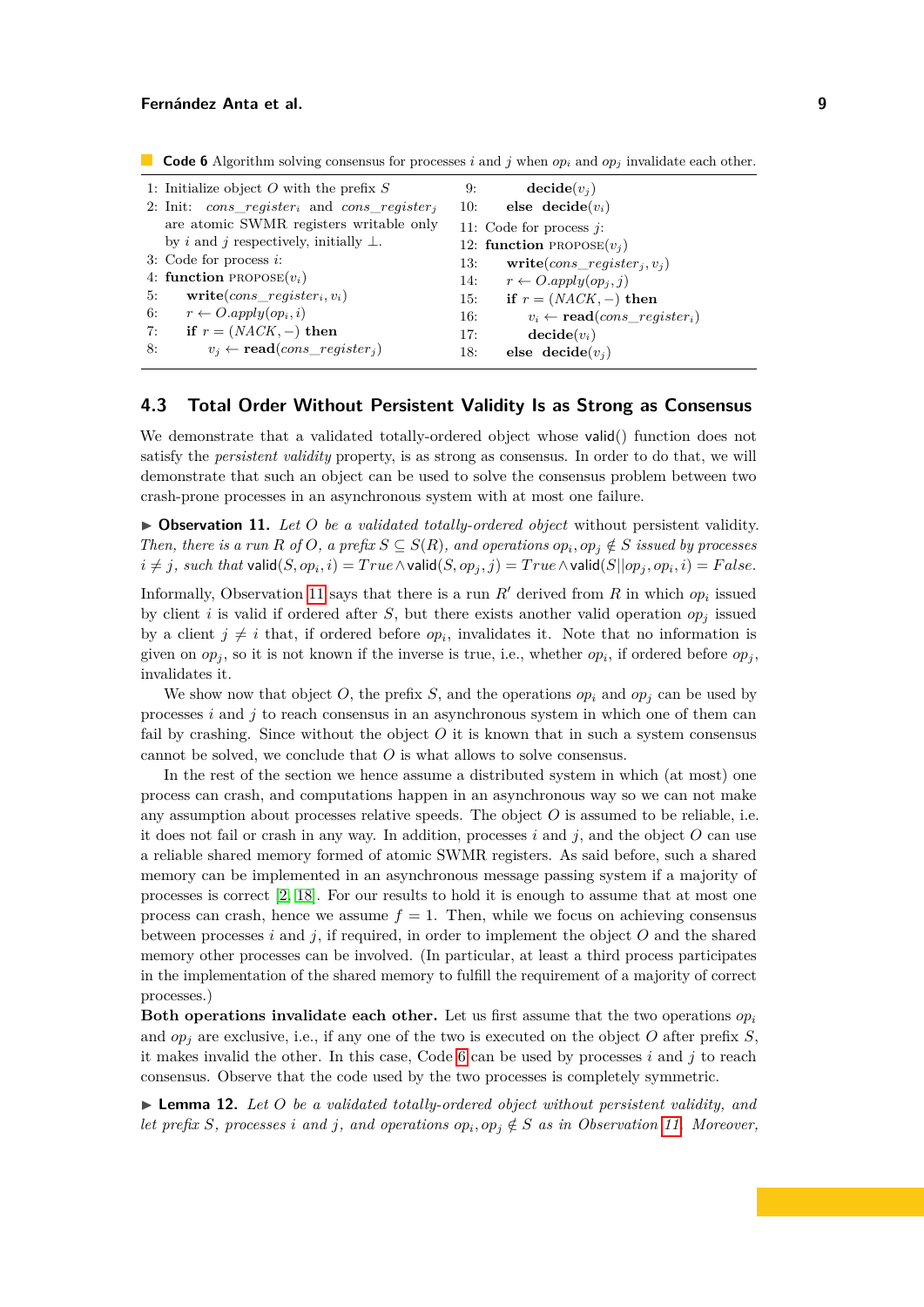*assume that* valid $(S||op_i, op_j, j) = False$ *. Then Code [6](#page-8-2) allows processes i and j to reach consensus.*

**Proof.** Process *i* first writes its proposed value  $v_i$  in its own register  $cons\_register_i$  and then calls  $O.apply(op_i, i)$ . Process *j* does the same with register  $cons\_register_j$  and call *O.apply*( $op_i$ *, j*). By assumption, only one of the operations  $op_i$  and  $op_j$  is found valid. Then, if process *i* receives an *ACK* from  $apply(op_i, i)$ , it can safely decide  $v_i$ , knowing that process *j* will receive *NACK* and decide *v<sup>i</sup>* as well. On the other hand, if process *i* receives *NACK* and process *j* receives  $ACK$ , value  $v_j$  is decided by both processes.

Let us now assume that one process crashes; wlog, process *j*. If process *j* never issued the call  $O.apply(op_j, j)$  or the call was issued but  $op_j$  was found invalid, then  $O.apply(op_i, i)$  will return  $ACK$  and process *i* will decide  $v_i$ . If, on the other hand, *j* issued the call  $O.apply(op_j, j)$ and  $op_j$  was found valid, then process *i* receives a *NACK*, and reads  $cons\_register_j$ . Since the value  $v_i$  was written in *cons* register<sub>*i*</sub> by *j* before calling  $O.apply(op_i, j)$ , the read operation completes and returns  $v_j$ , which is the value decided by process *i*. Process *j* cannot decide a different value, since  $O.apply(op_j, j)$  returns  $ACK$ .

**Operation** *op<sup>i</sup>* **does not invalidate operation**  $op_i$ . We now deal with the case in which  $op_j$  makes  $op_i$  invalid, but  $op_i$  does not invalidate  $op_i$ . Observe that Code [6](#page-8-2) does not solve this case because, since  $op<sub>j</sub>$  is always valid, the value returned by call  $O.apply(op_j, j)$  does not allow process  $j$  to know whether  $op_i$  was found valid. Notice that we use the validated totally-ordered object as a black box. Therefore, process *j* does not have direct access to the totally-ordered sequence of operations in the object. Thus, for process *j* to know whether  $op_i$  is found valid some extra work needs to be done. The key of the solution is the use of the

<span id="page-9-0"></span>**Code 7** LoggedApply(*op*) function to communicate with *O*. It returns (*s, r*), where  $s \in \{ACK, NACK\}$ . Code for process *k*.

- 1: init: *oplist<sup>k</sup>* are SWMR vectors writable only by  $k$ , initially  $\perp$
- 2: init: *reslist<sup>k</sup>* are SWMR vectors writable only by *O*, initially  $\perp$
- 3: init:  $c_k \leftarrow 1$   $\Rightarrow c_k$  is a local variable of *k*
- 4: **function** LoggedApply(*op, k*)
- 5: write  $\left(\text{op}list_k[c_k], \text{op}, k\right)$
- 6: wait until  $reslist_k[c_k] \neq \perp$
- 7:  $res \leftarrow \text{read}(reslist_k[c_k])$
- 8:  $c_k \leftarrow c_k + 1$
- 9: **return** (*res*)

shared memory available in the system to log the calls *O.*apply() and the values they return. To do so, a generic process *k* has a SWMR vector *oplist<sup>k</sup>* through with apply() call are issued. The result of the call is written by object  $O$  in a SWMR vector  $reslist_k$  from where  $k$  can read it. This process is encapsulated in the side of the generic caller process *k* in the function LoggedApply() presented in Code [7.](#page-9-0)

On its side, object  $O$  is waiting for  $\text{apply}()$ calls being issued via the vector *oplistk*, and when one appears it applies it and writes in  $reslist_k$  the corresponding result. This can be implemented with one concurrent task for each process *k* as presented in Code [8.](#page-9-1) Note that, since the object *O* and the shared memory are both reliable, if an apply() call is written by process  $k$  in *oplist<sub>k</sub>*, eventually the corresponding response will be written in *reslistk*, even if *k* has crashed in the mid time.

<span id="page-9-1"></span>**Code 8** Task executed by object *O* to process the apply() calls issued by process *k*.

- 1: Init:  $\text{oplist}_k$  and  $\text{reslist}_k$  are the vectors from Code [7](#page-9-0)
- 2: init:  $c_k \leftarrow 1 \quad \triangleright c_k$  is a local variable of O 3: **loop**
- 4: wait until *oplist*<sub>k</sub> $[c_k] \neq \perp$
- 5: *op*  $\leftarrow$  read  $(\text{oplist}_k[c_k])$
- 6:  $res \leftarrow \text{apply}(op, k)$
- 7: write (*reslistk*[*ck*]*, res*)
- 8:  $c_k \leftarrow c_k + 1$

With this logged method of using the object, the algorithm that processes  $i$  and  $j$  can use to solve consensus is presented in Code [9.](#page-10-0) Observe that the code for process *i* is similar to the one in Code [6,](#page-8-2) replacing the call  $O.\text{apply}(op_i, i)$  with call  $\text{LoggedApply}(op_i, i)$ . However,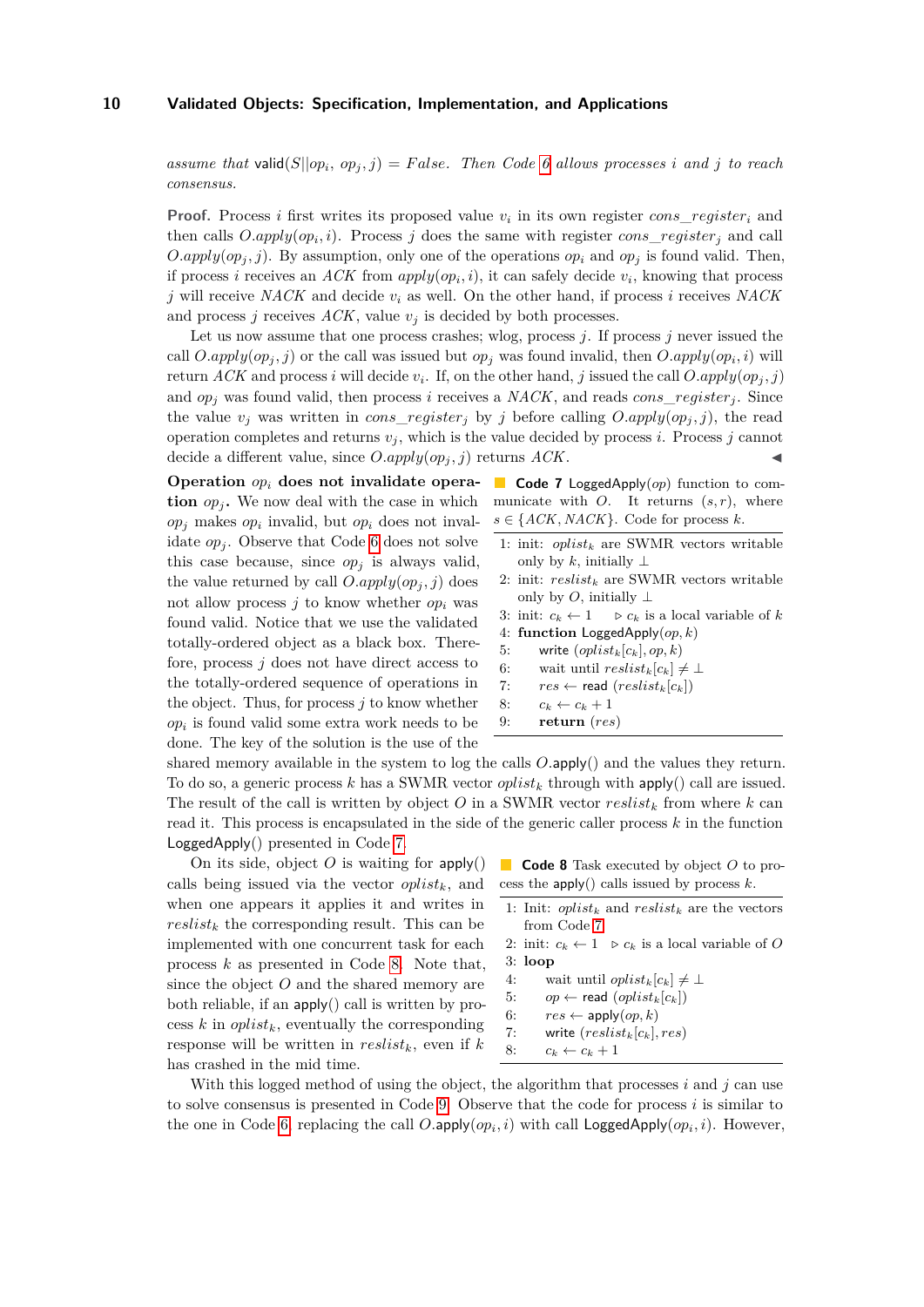<span id="page-10-0"></span>

| 1: Initialize object O with prefix $S$                                                 | 12: Code for process $i$ :                                                         |
|----------------------------------------------------------------------------------------|------------------------------------------------------------------------------------|
| 2: Init: cons register <sub>i</sub> and cons register <sub>i</sub>                     | 13: function PROPOSE $(v_2)$                                                       |
| are SWMR registers writable only by $i$ and                                            | write $(cons\_register_i, v_2)$<br>14:                                             |
| <i>i</i> respectively, initially $\perp$                                               | $res \leftarrow$ LoggedApply $(op_i, i)$<br>15:                                    |
| 3: Init: <i>oplist<sub>i</sub></i> and <i>reslist<sub>i</sub></i> are the vectors from | if $\exists c : op_i = oplist_i[c]$ then<br>16:                                    |
| Code 7                                                                                 | wait until $reslist_i[c] \neq \perp$<br>17:                                        |
| 4: Code for process $i$ :                                                              | <i>opires</i> $\leftarrow$ read ( <i>reslist</i> <sub>i</sub> [ <i>c</i> ])<br>18: |
| 5: function PROPOSE $(v_1)$                                                            | if <i>opires</i> = $(ACK, r)$ then<br>19:                                          |
| write $(cons\_register_i, v_1)$<br>6:                                                  | $v_1 \leftarrow$ read (cons register <sub>i</sub> )<br><b>20:</b>                  |
| $res \leftarrow$ Logged Apply $(op_i, i)$<br>7:                                        | $\mathbf{decide}(v_1)$<br>21:                                                      |
| if $res = (NACK, -)$ then<br>8:                                                        | 22:<br>if <i>opires</i> = $(NACK, -)$ then                                         |
| $v_2 \leftarrow$ read (cons register <sub>i</sub> )<br>9:                              | $\mathbf{decide}(v_2)$<br>23:                                                      |
| 10:<br>$\mathbf{decide}(v_2)$                                                          | 24:<br>$\mathbf{decide}(v_2)$<br>else                                              |
| 11:<br>else decide $(v_1)$                                                             |                                                                                    |

the code for process  $j$  is different, since it has to access *oplist<sub>i</sub>* and *reslist<sub>i</sub>* to determine whether *op<sup>i</sup>* was found valid.

<span id="page-10-1"></span> $\blacktriangleright$  **Lemma 13.** Let O be a validated totally-ordered object without persistent validity, and *let prefix S*, processes *i* and *j*, and operations  $op_i, op_j \notin S$  *as in Observation [11.](#page-8-1)* Moreover, *assume that* valid $(S||op_i, op_j, j) = True$ *. Then Codes [8,](#page-9-1) [7,](#page-9-0) and [9](#page-10-0) allow processes i and j to reach consensus.*

**Proof.** Without crashes, both processes *i* and *j* start by writing their proposed values *v<sup>i</sup>* and  $v_j$  in their respective *cons*\_*register<sub>i</sub>* and *cons\_register<sub>i</sub>*. Then, they call LoggedApply() with their operations  $op_i$  and  $op_j$ . As in Code [9,](#page-10-0) process *i* waits for response and decides  $v_i$ or  $v_i$  depending on whether  $op_i$  was found valid or not. This is determined from the value returned by the  $\textsf{LoggedApply}(op_i, i)$  call.

On its hand, process *j* always receives *ACK* from the LoggedApply $(op_i, j)$  call, since operation  $op_i$  is found valid by hypothesis. So, it can not use this to know whether  $op_i$ precedes  $op_i$  and was hence found valid. Instead, it first checks if process *i* submitted  $op_i$ via a LoggedApply $(op_i, i)$  call by searching in the *oplist<sub>i</sub>* vector. If  $op_i$  was not submitted, then process *j* can safely decide  $v_2$  (line [24\)](#page-10-1), because if it is submitted now it will be found invalid. Note that process  $i$  will decide  $v_2$  as well.

If *op<sup>i</sup>* is found in *oplist<sup>i</sup>* (line [16\)](#page-10-1), then process *j* needs to wait for the result of LoggedApply $(op_i, i)$  by reading from register  $reslist_i$ . As mentioned, because of the reliability of the object and the shared memory, the result will eventually be written there. At this point, if the result of  $\text{LoggedApply}(op_i, i)$  is  $ACK$  then it means that  $op_i$  was ordered before  $op_j$ , and the value to be decided is  $v_i$ . If it is  $NACK$  then  $op_j$  has been ordered before  $op_i$ ,  $op_i$  was invalid, and the value to be decided is  $v_j$ . In either case, the decided value is consistent with the one decided by process *i*, solving consensus between the two processes.

The correctness for the case when process *j* crashes is as in the proof of Lemma [12.](#page-8-3) If process *i* crashes before writing  $op_i$  in  $oplist_i$ , then *j* decide  $v_j$  as described above. Otherwise,  $op_i$  will be processed by  $O$  and found valid (and  $v_1$  will be the decided value in both processes) or invalid (and  $v_2$  will be the decided value).

<span id="page-10-2"></span> $\triangleright$  **Definition 14.** *Given a validated totally-ordered object together with its associated valid() predicate and* execute() *function, we say that the object satisfies* persistent execution *iff*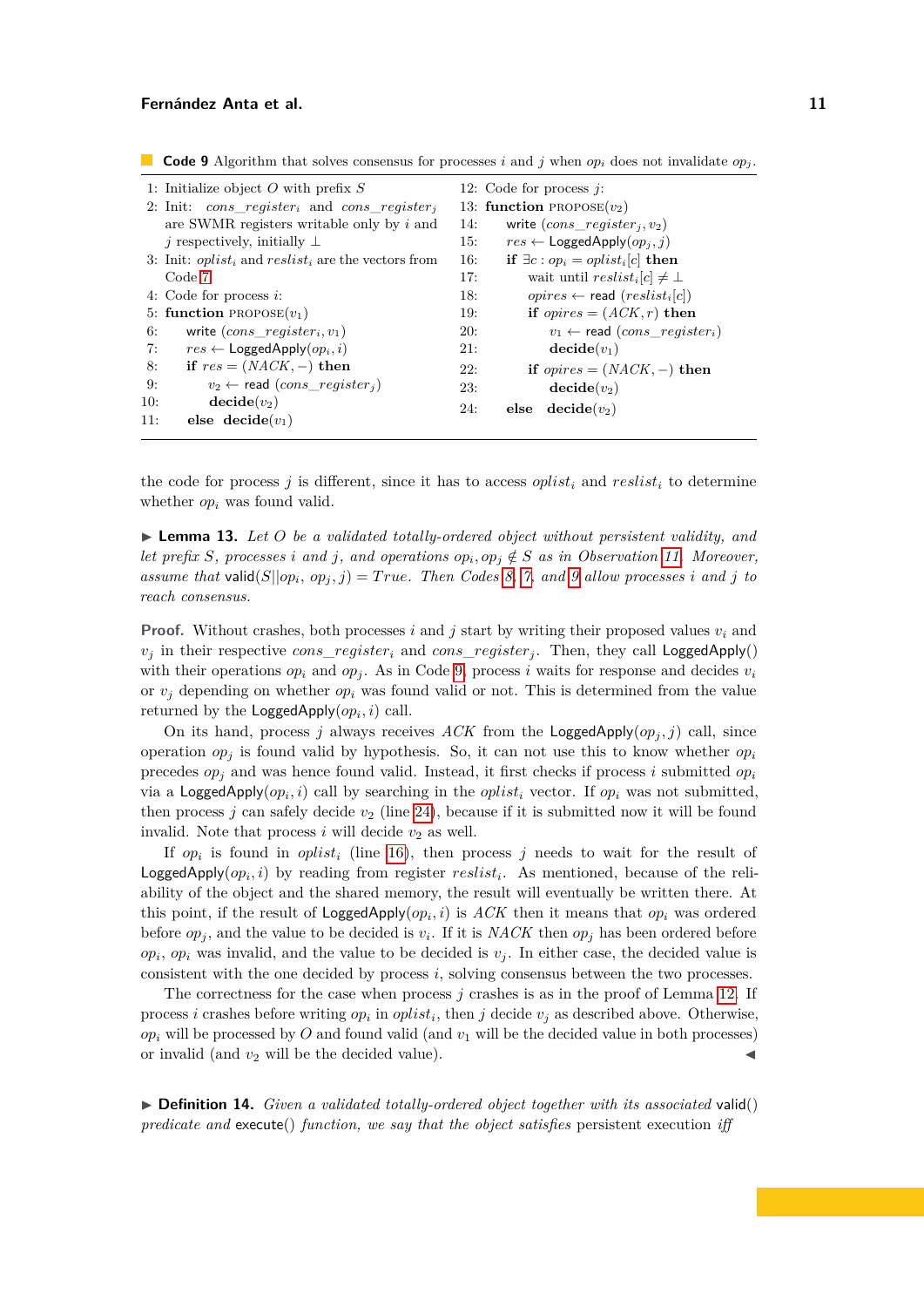- **1.** *it satisfies persistent validity and*
- **2.** *for every run R, with order*  $\prec$ *, every prefix S of S*(*R*)*, and every pair of operations*  $op_i, op_j \notin S$  from processes  $i \neq j$ , if valid $(S, op_i, i) = True \wedge \mathsf{valid}(S, op_j, j) = True$  then  $\mathsf{execute}(S, op_i, i) = \mathsf{execute}(S||op_j, op_i, i).$

<span id="page-11-1"></span> $\triangleright$  **Theorem 15.** Let O be a validated totally-ordered object without persistent validity, then *O can be used to solve consensus in a crash-prone asynchronous system with*  $n \geq 3$  *processes in which at most one process can crash.*

**Proof.** From Lemmas [12](#page-8-3) and [13](#page-10-1) we have that two processes *i* and *j* can solve consensus between them. To make the solution applicable to the *n* processes, and allow any of the *n* values proposed to be decided, we have each process writing its proposed value in a SWMR register  $prop_k$  in the shared memory. Processes *i* and *j* wait until  $n-1$  such registers are filled, and choose one value from these values. Then, they run the consensus algorithm between them, proposing the chosen values. As soon as one of the two processes decides, it writes the decision in the shared memory. They use SWMR registers  $decision_i$  and  $decision_j$ . Since at least one process *i* or *j* is correct, the value decided is eventually written in at least one of these registers. Then, the other processes can read it from there and also decide. J

Observe that in a crash-prone asynchronous system in which one process can crash consensus cannot be solved [\[11\]](#page-15-11). Thus, Theorem [15](#page-11-1) implies that any validated totally-ordered object without persistent validity is as strong as a consensus object [\[24\]](#page-16-5) in such a system.

### <span id="page-11-0"></span>**4.4 Consensus-free Total Order with Persistent Execution**

The previous result shows that persistent validity is required in order to be able to implement a validated totally-ordered object without consensus. Unfortunately this is not enough, as can be trivially observed from the fact that a valid() predicate that is always *T rue* satisfies persistent validity. To be able to implement the object without consensus, some *additional* condition must be imposed. The following is an instance of such a condition.

An object with persistent execution has significant flexibility for reordering concurrent operations to obtain different total orders ≺≺ that satisfy the conditions of Definition [2.](#page-4-3) Consider a validated totally-ordered object *O* and a finite run *R*. Let *K* be a set of concurrent operations issued by different processes *k*, such that  $\forall op_k \in K$ , it holds that  $op_k \notin S(R)$ ,  $\sharp$ *op*  $\in$  *S*(*R*) : *op<sub>k</sub>*  $\rightarrow$  *op*, and valid(*S*(*R*)*, op<sub>k</sub>, k*) = *True*.

▶ **Lemma 16.** *If the validated totally-ordered object O satisfies persistent execution, then R can be extended with all the operations in K, in any order, satisfying Definition [2.](#page-4-3) Moreover,*  $∀op_k ∈ K$ *, the value returned by*  $O.\text{apply}(op_k, k)$  *is*  $(ACK, execute(S(R), op_k, k))$ *.* 

**Proof.** Any extension  $R'$  as described will respect property (1) of Definition [2,](#page-4-3) because the operations in  $K$  do not precede in real time order those in  $S(R)$  and they are concurrent among themselves. Regarding property (2), from the assumption that  $∀op<sub>k</sub> ∈ K$ , valid $(S(R), op<sub>k</sub>, k) = True$ , that the operations in *K* are issued by different processes, and persistent validity, we have that all operations in *K* will be valid in the extension of *R*. Finally, the value returned for  $op_k$  will be  $(ACK, \text{execute}(S(R), op_k, k))$  from property  $(2)$  of Definition [14.](#page-10-2)

From this lemma, we can derive that Code [4](#page-5-0) implements a validated totally-ordered object *O* when persistent execution is satisfied. The total order  $\prec$  of a run of *O* has to be an extension of the order from Def. [3,](#page-5-1) imposing an order among those operations that are not ordered by ≺. One possibility is to order complete operations in a run by the real time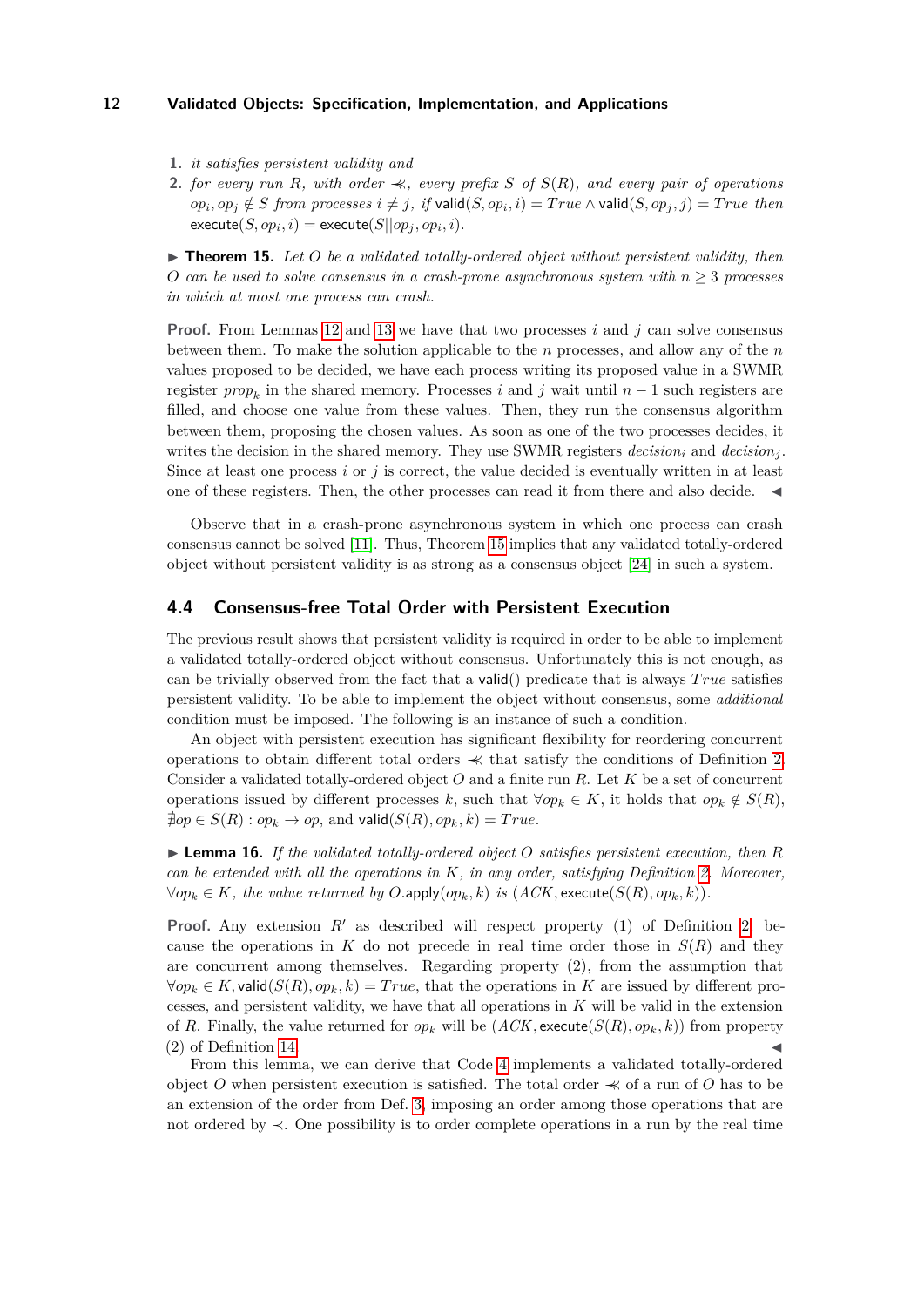order of their response events in the history of the run. This total order is consistent with  $\prec$  because Def. [3](#page-5-1) and Code [4](#page-5-0) guarantee that (1) if *op*  $\prec$  *op*<sup> $\prime$ </sup> then *op* completes before *op*<sup> $\prime$ </sup> and that (2) if *op* completes before *op*<sup> $\prime$ </sup> and *op*  $\not\prec$  *op*<sup> $\prime$ </sup> then *op* and *op*<sup> $\prime$ </sup> are concurrent. Hence the following result, which implies that consensus is not required to implement validated totally-ordered objects with persistent execution.

 $\triangleright$  **Theorem 17.** It is possible to implement a validated totally-ordered object O that satisfies *persistent validity and persistent execution in an asynchronous system with n crash-prone processes from which up to f < n/*2 *can fail.*

### <span id="page-12-0"></span>**5 Applications of Validated Objects**

To demonstrate the usefulness of validated objects, in this section we present a number of possible applications providing the exact properties that each application satisfies. For each application, we present both a *relaxed* version, i.e, one that uses regular validated objects, and a *strict* version, i.e, one that uses totally-ordered validated objects, and we analyze what validity properties are required for the applications being realized. (One more application is given in Appendix [B.](#page-17-1))

### **5.1 Punching System**

A punching system is an object that can be used by a process to log its activity. It essentially allows a process to signal the start of an activity and then signal that activity's end. One practical such system is used for tracking employee arrival and departure in various organisations. Such object may have the following two operations:

- **punch-in**( $t, i$ ), that can only be invoked by process *i*, to mark his arrival at time  $t$ ,
- punch-out(*i*), that can only be invoked by process *i*, to mark his departure and return the hours worked since he last punched-in

Notice that the punch-in( $t, i$ ) operation for *i* is only valid if the last operation from *i* was a punch-out(*i*) operation and vice-versa. **Code 10** Functions valid() and execute() to imple-

This object has both the persistent validity and persistent execution properties, as whenever *i* recorded a punch-in operation the punch-out operation remains valid no matter of the operations executed by any other process *j*. Persistent execution also holds since the value of the object at *i* remains the same until *i* performs its punch-in or punch-out operations.

Notice that since the process *i* is restricted to obtain its own working hours (i.e., invoke only punch-out $(i)$ ) then by well-formedness the relaxed version of the punching system is equivalent with the strict version. Thus, the system

ment a punching system object.

<span id="page-12-1"></span>

| 1: function valid $(\langle P,\prec\rangle,op,i)$                 |  |
|-------------------------------------------------------------------|--|
| if ( <i>i</i> is not the issuer of $op$ ) then                    |  |
| return(False)                                                     |  |
| $lop_i \leftarrow \{ op' : op'$ the last operation of i in P      |  |
| if $(op =$ punch-out $(k)$ ) then                                 |  |
| return $(i = k \wedge lop_i = \{\text{punch-in}(t, i)\})$         |  |
| $\triangleright$ op = punch-in $(t, k)$<br>else                   |  |
| return $(i = k \wedge op =$ punch-in $(t, k) \wedge$              |  |
| $(log_{i} \equiv \emptyset \vee log_{i} = \{$ punch-out $(i)\})$  |  |
| 9: function execute $(P, \prec), op, i)$                          |  |
| if $(op =$ punch-out $(i)$ ) then                                 |  |
| $lt_i \leftarrow \{t : op' = \text{punch-in}(t, i) \wedge$<br>11: |  |
| $\sharp op'' \in P$ s.t. $op' \prec op''$                         |  |
| return $(hours(now) - lt_i)$                                      |  |
| else return $(\perp)$                                             |  |
|                                                                   |  |

may be implemented without consensus utilizing the functions defined in Code [10.](#page-12-1) Recall in this code that *P* is the set of complete operations that precede *op* using the order  $\prec$ . Note also that ≺ orders all the operations from the same process (from well-formedness and property (1) of Definitions [1](#page-4-2) and [2\)](#page-4-3), so *lop<sup>i</sup>* is well defined.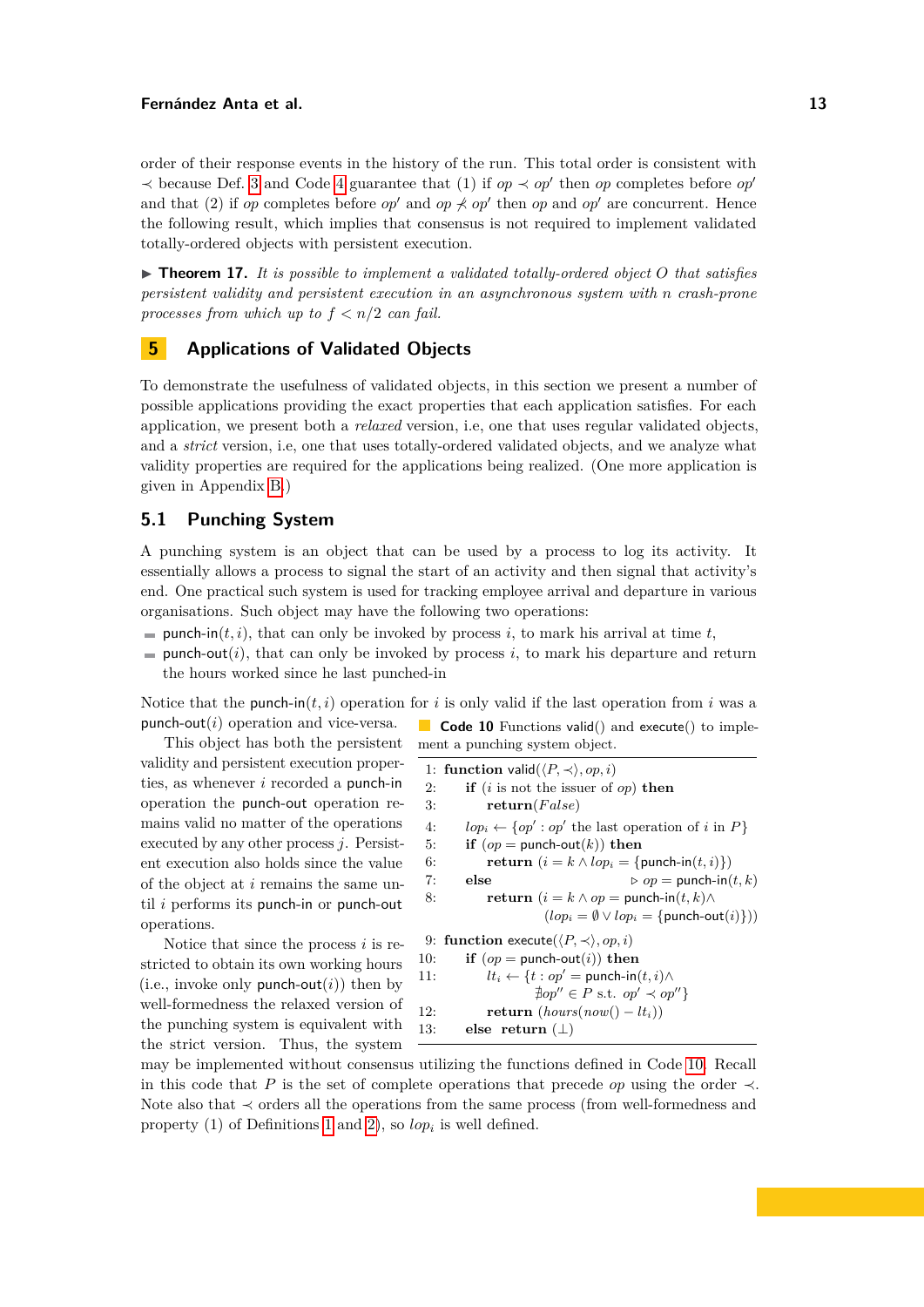$\triangleright$  **Theorem 18.** *Code [10](#page-12-1) combined with Code [4](#page-5-0) implements a strict punching system that satisfies both persistent validity and persistent execution.*

### **5.2 Cryptocurrency**

In this section we implement a cryptocurrency (asset transfer) [\[15\]](#page-16-10). For that, a validated object is created, which holds an account for each process in  $[1, n]$ . For simplicity we assume that each process has initially a balance of *ibalance* tokens. The object has only two operations as described in [\[15\]](#page-16-10):

- **transfer** $(i, k, x)$ , that can only be invoked by process *i*, transfers  $x > 0$  tokens from the account of the issuing process *i* to the account of process *k*, and
- read( $k$ ), which returns an estimate of the current balance of the account of process  $k$ .

We assume that the operations are cryptographically signed by the issuer. As usual, it is not allowed that a process ever has negative balance. Hence, an operation transfer $(i, k, x)$  is valid and can be executed only when the balance of  $i$  is higher than the amount  $x$  to be transferred. In [\[15\]](#page-16-10) this validation is embedded of the operation execution, while here validation and execution are separated in different functions valid() and execute() (see Code [11\)](#page-13-0).

We can also get this object in two flavors. In the relaxed version of the object the value returned by the read $(k)$  operation must include all operations that precede the read $(k)$  in real time ordering, but may not include some of the transfer() operations that are concurrent with the call. Thus, the operation may return a lower bound of the actual balance (including the concurrent operations). On the other hand, in the strict version (i.e., if we use a validated totallyorder object) then the balance operations will return the exact amount of the balance. The same applies to transfer() operations. In the re-

<span id="page-13-0"></span>**Code 11** Functions valid() and execute() to implement a cryptocurrency.

|     | 1: function valid $(\langle P, \prec \rangle, op, i)$                                                    |  |  |
|-----|----------------------------------------------------------------------------------------------------------|--|--|
| 2:  | <b>if</b> ( <i>i</i> is not the issuer of <i>op</i> ) $\vee$                                             |  |  |
|     | (signature of <i>op</i> is invalid) <b>then return</b> $(False)$                                         |  |  |
| 3:  | if $op = \text{read}(k)$ then $\text{return}(True)$                                                      |  |  |
| 4:  | else<br>$\rhd$ <i>op</i> = transfer $(j, k, x)$                                                          |  |  |
| 5:  | if $(op = transfer(j, k, x) \land j \neq i) \lor (x \leq 0)$ then                                        |  |  |
| 6:  | return $(False)$                                                                                         |  |  |
| 7:  | $b_{in} \leftarrow \text{} \; \text{balance} + \sum \{x' : \exists j, \text{transfer}(j, i, x') \in P\}$ |  |  |
| 8:  | $b_{out} \leftarrow \sum \{x' : \exists j, \text{transfer}(i, j, x') \in P\}$                            |  |  |
| 9:  | return $(b_{in} - b_{out} \geq x)$                                                                       |  |  |
|     | 10: function execute $(P, \prec), op, i)$                                                                |  |  |
| 11: | if $op = \text{read}(k)$ then                                                                            |  |  |
| 12: | $b_{in} \leftarrow \text{}ialance + \sum \{x' : \exists j, \text{transfer}(j, k, x') \in P\}$            |  |  |
| 13: | $b_{out} \leftarrow \sum \{x' : \exists j, \text{transfer}(k, j, x') \in P\}$                            |  |  |
| 14: | return $(b_{in} - b_{out})$                                                                              |  |  |
| 15: | $\rhd$ <i>op</i> = transfer $(i, k, x)$<br>else return $(\perp)$                                         |  |  |

laxed version some of them may be found invalid because incoming funds in concurrent transfers are not accounted for.

In order to implement the relaxed version of this object, it is enough to use the functions  $valid()$  and execute $()$  as defined in Code [11,](#page-13-0) and use them in Code [4.](#page-5-0) Observe that the cryptocurrency object satisfies the property of persistent validity but it does not satisfy the property of a persistent execution. Therefore, in order to implement the strict version of this object, one may combine the functions of Code [11](#page-13-0) with Code [5,](#page-6-1) which uses the Atomic Broadcast service.

▶ **Theorem 19.** *Code [11](#page-13-0) combined with Code [4](#page-5-0) or with Code [5,](#page-6-1) implement the relaxed and strict cryptocurrrency (asset transfer), respectively.*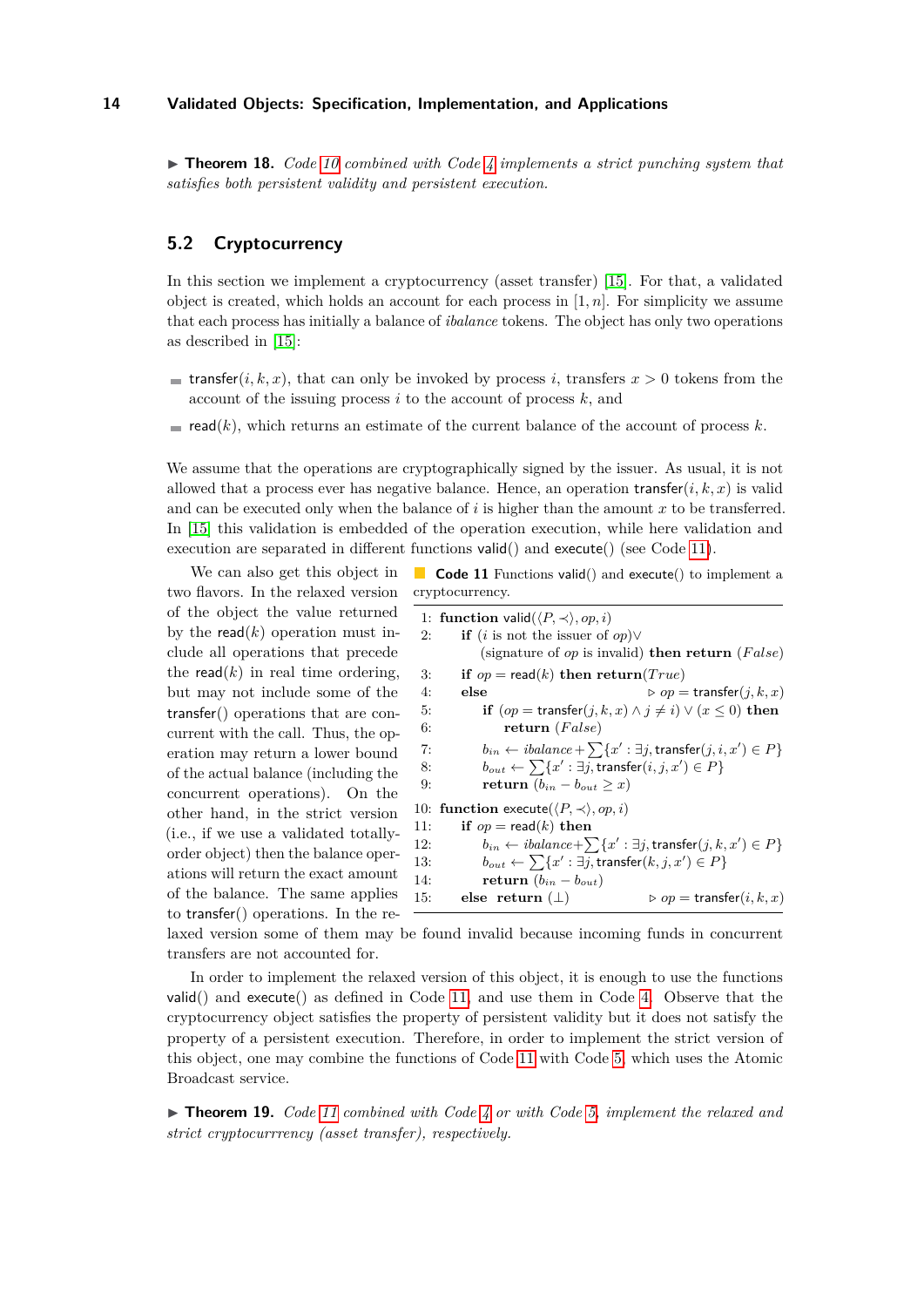<span id="page-14-0"></span>**Code 12** Functions valid() and execute() to implement a Do-All object given a threshold *T* taken from a set *J* of jobs to execute.

|    | 1: function valid $(\langle P, \prec \rangle, op, i)$      | 9:  | return( $c \leq T$ )                      |
|----|------------------------------------------------------------|-----|-------------------------------------------|
| 2: | <b>if</b> ( <i>i</i> is not the issuer of <i>op</i> ) then | 10: | else return( $False$ )                    |
| 3: | return(False)                                              |     |                                           |
| 4: | if $(op = completed(x, k))$ then                           |     | 11: function execute $(P, \prec), op, i)$ |
| 5: | $return(i = k)$                                            | 12: | if $(op = completed(x, k))$ then          |
| 6: | $\triangleright$ op = do(x, k)<br>else                     | 13: | $return((do(x, k) \in P))$                |
| 7: | if $(op = do(x, k) \wedge i = k)$ then                     | 14: | else return $(\perp)$                     |
| 8: | $c \leftarrow  \{j : \text{do}(x, j) \in P\} $             |     |                                           |

### **5.3 Do-All: Task Execution**

Do-All is an object in which a set of processes execute tasks taken from a set of jobs [\[13,](#page-15-12) [14\]](#page-16-11). Any process can take any task from the job set. In respect to the number of jobs that processes should execute, the specification of the Do-All can be traced to (1) a strict validated totallyordered object, Definition [2,](#page-4-3) if a specific number *T* of job's executions must be respected, or (2) to a relaxed validated regular object, Definition [1,](#page-4-2) if executions of jobs beyond the threshold *T* can be tolerated when some conditions are met, e.g., if they were initiated in a batch of concurrent operations.

Specifically, the Do-All object supports the following operations:

- $\blacksquare$  *Do*(*t, i*): process *i* claims and performs task *t*.
- $\blacksquare$  *Completed*(*t, i*): process *i* reports the completion of task *t*.

*Do*() is not valid if a certain number of processes performed the task (say 3 for redundancy). Notice that, as mentioned, we can have the strict version (i.e., totally-order version) of the object, in which *exactly* 3 processes can do a task, and the relaxed version (regular version) in which *at least 3* do it. Observe that this object does not satisfy the persistent validity property, nor the persistent execution one. Code [12](#page-14-0) shows an implementation for the valid and execute predicates to realize the Do-All object in both cases. The following result holds.

▶ **Theorem 20.** *Code [12](#page-14-0) combined with Code [4](#page-5-0) or with Code [5,](#page-6-1) implement the relaxed and strict Do-All object, respectively.*

### **6 Conclusions**

In this paper we have formalized the notion of a validated object, decoupling the object operations and properties from the validation procedure. We have focused on two type of objects, satisfying different levels of consistency: the validated totally-ordered object, offering a total ordering of its operations, and its weaker variant, the validated regular object. For both types, we have provided crash-tolerant implementations. Note that these implementations only attempt to prove that it is possible to implement different types of validated objects with and without consensus. Our objective was not to make them as efficient as possible; this is the subject of future work.

For validated totally-ordered objects, we further considered the persistent validity and persistent execution properties and their impact on the object's implementation. Our investigation has shown that (*i*) in the absence of persistent validity, the object is as strong as consensus, and (*ii*) persistent validity is not enough to implement a validated totally-ordered object without consensus; persistent execution was needed. An interesting future direction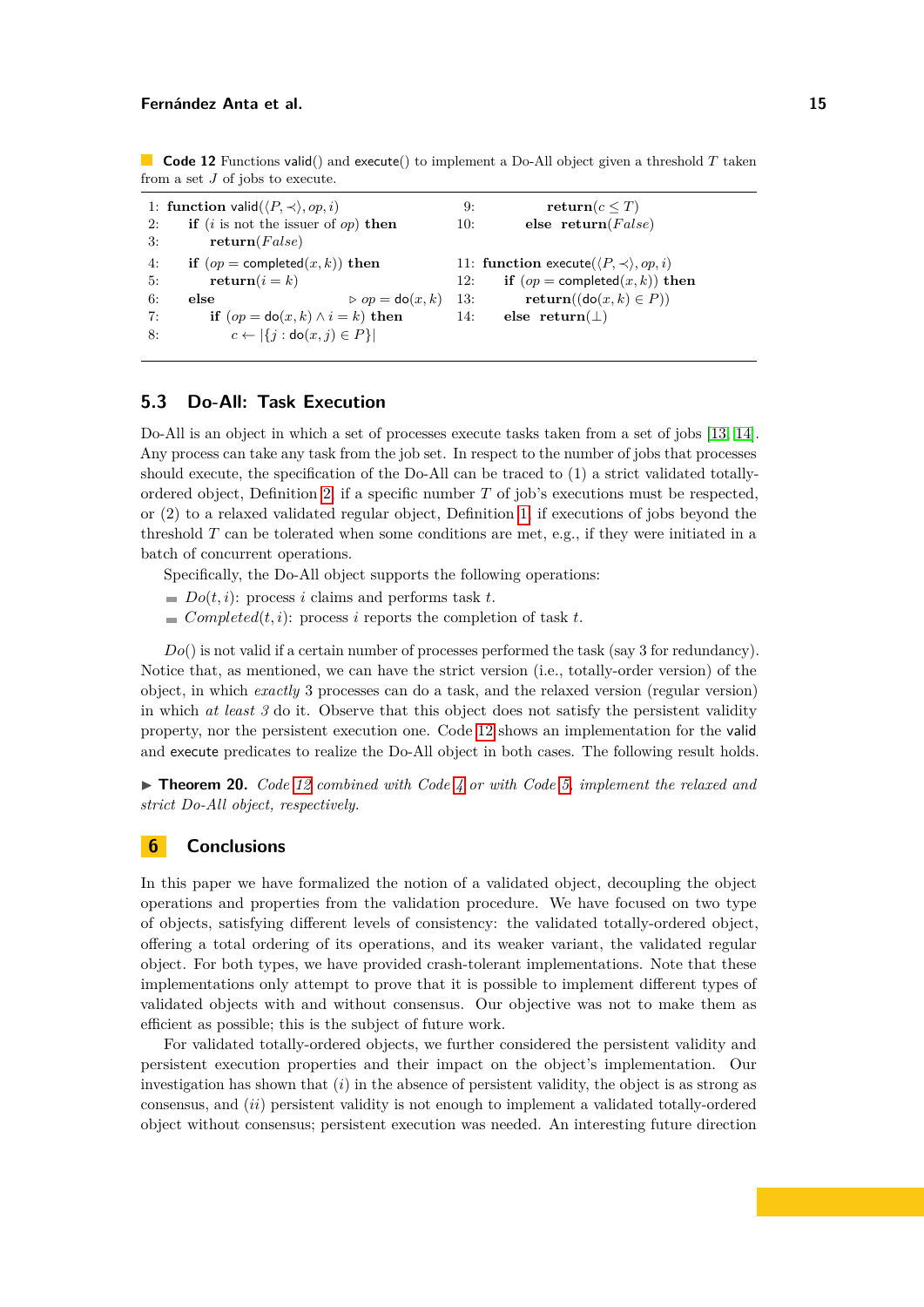is to investigate whether there exists a weaker property than persistent execution, that together with persistent validity would yield consensus-free implementations of validated totally-ordered objects.

Furthermore, this investigation could be extended for Byzantine failures. We believe that with certain adjustments, a Byzantine-tolerant implementation of validated regular objects can be obtained from the one presented in Section [3.](#page-4-0) Observe that the consensus-based implementation of validated totally-ordered objects presented in Section [4.1](#page-6-0) can tolerate Byzantine failures, when a Byzantine-tolerant Atomic Broadcast service is used. Also, the negative result of Section [4.3](#page-8-0) trivially applies to Byzantine failures. What remains to be investigated are the conditions under which it is possible to obtain Byzantine-tolerant consensus-free implementations of validated totally-ordered objects. Finally, other consistency levels for validated objects can be defined, beyond regular and totally-ordered, and their implementability in different distributed system models be explored.

#### **References**

- <span id="page-15-5"></span>**1** Antonio Fernández Anta, Kishori M. Konwar, Chryssis Georgiou, and Nicolas C. Nicolaou. Formalizing and implementing distributed ledger objects. *SIGACT News*, 49(2):58–76, 2018. URL: <http://doi.acm.org/10.1145/3232679.3232691>, [doi:10.1145/3232679.3232691](https://doi.org/10.1145/3232679.3232691).
- <span id="page-15-10"></span>**2** Hagit Attiya, Amotz Bar-Noy, and Danny Dolev. Sharing memory robustly in message-passing systems. *J. ACM*, 42(1):124–142, 1995. [doi:10.1145/200836.200869](https://doi.org/10.1145/200836.200869).
- <span id="page-15-0"></span>**3** Hagit Attiya and Jennifer Welch. *Distributed computing: fundamentals, simulations, and advanced topics*, volume 19. John Wiley & Sons, 2004.
- <span id="page-15-2"></span>**4** Christian Cachin, Klaus Kursawe, Frank Petzold, and Victor Shoup. Secure and efficient asynchronous broadcast protocols. *IACR Cryptol. ePrint Arch.*, page 6, 2001. URL: [http:](http://eprint.iacr.org/2001/006) [//eprint.iacr.org/2001/006](http://eprint.iacr.org/2001/006).
- <span id="page-15-6"></span>**5** Vicent Cholvi, Antonio Fernández Anta, Chryssis Georgiou, Nicolas Nicolaou, and Michel Raynal. Atomic appends in asynchronous byzantine distributed ledgers. In *16th European Dependable Computing Conference, EDCC 2020, Munich, Germany, September 7-10, 2020*, pages 77–84. IEEE, 2020. [doi:10.1109/EDCC51268.2020.00022](https://doi.org/10.1109/EDCC51268.2020.00022).
- <span id="page-15-8"></span>**6** Paulo Coelho, Tarcisio Ceolin Junior, Alysson Bessani, Fernando Dotti, and Fernando Pedone. Byzantine fault-tolerant atomic multicast. In *DSN 2018*, pages 39–50. IEEE, 2018.
- <span id="page-15-4"></span>**7** Tyler Crain, Vincent Gramoli, Mikel Larrea, and Michel Raynal. DBFT: efficient leaderless byzantine consensus and its application to blockchains. In *17th IEEE International Symposium on Network Computing and Applications, NCA 2018, Cambridge, MA, USA, November 1-3, 2018*, pages 1–8. IEEE, 2018. [doi:10.1109/NCA.2018.8548057](https://doi.org/10.1109/NCA.2018.8548057).
- <span id="page-15-3"></span>**8** Tyler Crain, Christopher Natoli, and Vincent Gramoli. Red belly: A secure, fair and scalable open blockchain. In *42nd IEEE Symposium on Security and Privacy, SP 2021, San Francisco, CA, USA, 24-27 May 2021*, pages 466–483. IEEE, 2021. [doi:10.1109/SP40001.2021.00087](https://doi.org/10.1109/SP40001.2021.00087).
- <span id="page-15-9"></span>**9** F. Cristian, H. Aghili, R. Strong, and D. Dolev. Atomic broadcast: From simple message diffusion to byzantine agreement. *Information and Computation*, 118(1):158 – 179, 1995.
- <span id="page-15-7"></span>**10** Xavier Défago, André Schiper, and Péter Urbán. Total order broadcast and multicast algorithms: Taxonomy and survey. *ACM Comput. Surv.*, 36(4):372–421, 2004. [doi:10.1145/](https://doi.org/10.1145/1041680.1041682) [1041680.1041682](https://doi.org/10.1145/1041680.1041682).
- <span id="page-15-11"></span>**11** Michael J. Fischer, Nancy A. Lynch, and Michael S. Paterson. Impossibility of distributed consensus with one faulty process. *Journal of ACM*,  $32(2)$ :374–382, 1985. [doi:http://doi.](https://doi.org/http://doi.acm.org/10.1145/3149.214121) [acm.org/10.1145/3149.214121](https://doi.org/http://doi.acm.org/10.1145/3149.214121).
- <span id="page-15-1"></span>**12** Davide Frey, Lucie Guillou, Michel Raynal, and François Taïani. Consensus-free ledgers when operations of distinct processes are commutative. In *International Conference on Parallel Computing Technologies*, pages 359–370. Springer, 2021.
- <span id="page-15-12"></span>**13** Chryssis Georgiou and Alexander A. Shvartsman. *Do-All Computing in Distributed Systems: Cooperation in the Presence of Adversity*. Springer, 2008. [doi:10.1007/978-0-387-69045-2](https://doi.org/10.1007/978-0-387-69045-2).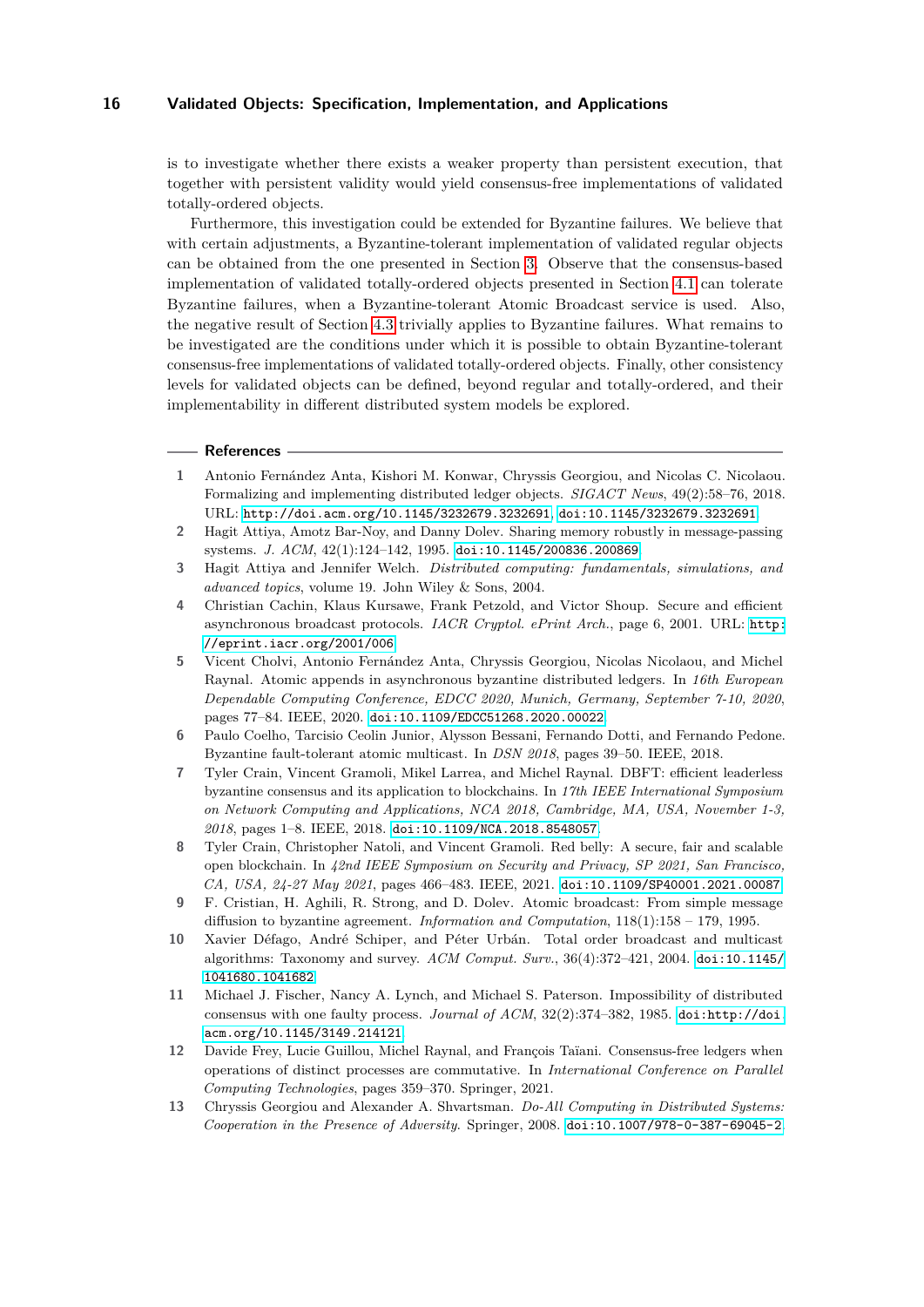- <span id="page-16-11"></span>**14** Chryssis Georgiou and Alexander A. Shvartsman. *Cooperative Task-Oriented Computing: Algorithms and Complexity*. Synthesis Lectures on Distributed Computing Theory. Morgan & Claypool Publishers, 2011. [doi:10.2200/S00376ED1V01Y201108DCT007](https://doi.org/10.2200/S00376ED1V01Y201108DCT007).
- <span id="page-16-10"></span>**15** Rachid Guerraoui, Petr Kuznetsov, Matteo Monti, Matej Pavlovic, and Dragos-Adrian Seredinschi. The consensus number of a cryptocurrency. In Peter Robinson and Faith Ellen, editors, *Proceedings of the 2019 ACM Symposium on Principles of Distributed Computing, PODC 2019, Toronto, ON, Canada, July 29 - August 2, 2019*, pages 307–316. ACM, 2019. [doi:10.1145/3293611.3331589](https://doi.org/10.1145/3293611.3331589).
- <span id="page-16-7"></span>**16** Maurice Herlihy. Wait-free synchronization. *ACM Trans. Program. Lang. Syst.*, 13(1):124–149, 1991. [doi:10.1145/114005.102808](https://doi.org/10.1145/114005.102808).
- <span id="page-16-2"></span>**17** Maurice P. Herlihy and Jeannette M. Wing. Linearizability: a correctness condition for concurrent objects. *ACM Transactions on Programming Languages and Systems (TOPLAS)*, 12(3):463–492, 1990.
- <span id="page-16-6"></span>**18** Damien Imbs, Sergio Rajsbaum, Michel Raynal, and Julien Stainer. Read/write shared memory abstraction on top of asynchronous byzantine message-passing systems. *J. Parallel Distributed Comput.*, 93-94:1–9, 2016. [doi:10.1016/j.jpdc.2016.03.012](https://doi.org/10.1016/j.jpdc.2016.03.012).
- <span id="page-16-0"></span>**19** Gregor Kiczales, John Lamping, Anurag Mendhekar, Chris Maeda, Cristina Lopes, Jean-Marc Loingtier, and John Irwin. Aspect-oriented programming. In Mehmet Akşit and Satoshi Matsuoka, editors, *ECOOP'97 — Object-Oriented Programming*, pages 220–242, 1997.
- <span id="page-16-1"></span>**20** Leslie Lamport. On interprocess communication, part I: Basic formalism. *Distributed Computing*, 1(2):77–85, 1986.
- <span id="page-16-3"></span>**21** N.A. Lynch. *Distributed Algorithms*. Morgan Kaufmann Publishers, 1996.
- <span id="page-16-9"></span>**22** Zarko Milosevic, Martin Hutle, and André Schiper. On the reduction of atomic broadcast to consensus with byzantine faults. In *SRDS 2011*, pages 235–244, 2011.
- <span id="page-16-12"></span>**23** Nicolas C. Nicolaou, Antonio Fernández Anta, and Chryssis Georgiou. Cover-ability: Consistent versioning in asynchronous, fail-prone, message-passing environments. In Alessandro Pellegrini, Aris Gkoulalas-Divanis, Pierangelo di Sanzo, and Dimiter R. Avresky, editors, *15th IEEE International Symposium on Network Computing and Applications, NCA 2016, Cambridge, Boston, MA, USA, October 31 - November 2, 2016*, pages 224–231. IEEE Computer Society, 2016. [doi:10.1109/NCA.2016.7778622](https://doi.org/10.1109/NCA.2016.7778622).
- <span id="page-16-5"></span>**24** Michel Raynal. *Concurrent Programming - Algorithms, Principles, and Foundations*. Springer, 2013. [doi:10.1007/978-3-642-32027-9](https://doi.org/10.1007/978-3-642-32027-9).
- <span id="page-16-8"></span>**25** Michel Raynal. *Fault-Tolerant Message-Passing Distributed Systems - An Algorithmic Approach*. Springer, 2018. [doi:10.1007/978-3-319-94141-7](https://doi.org/10.1007/978-3-319-94141-7).
- <span id="page-16-4"></span>**26** Gavin Wood. Ethereum: A secure decentralised generalised transaction ledger. [http://](http://bitcoinaffiliatelist.com/wp-content/uploads/ethereum.pdf) [bitcoinaffiliatelist.com/wp-content/uploads/ethereum.pdf](http://bitcoinaffiliatelist.com/wp-content/uploads/ethereum.pdf), 2014. Accessed: 2016-08- 22. URL: <http://bitcoinaffiliatelist.com/wp-content/uploads/ethereum.pdf>.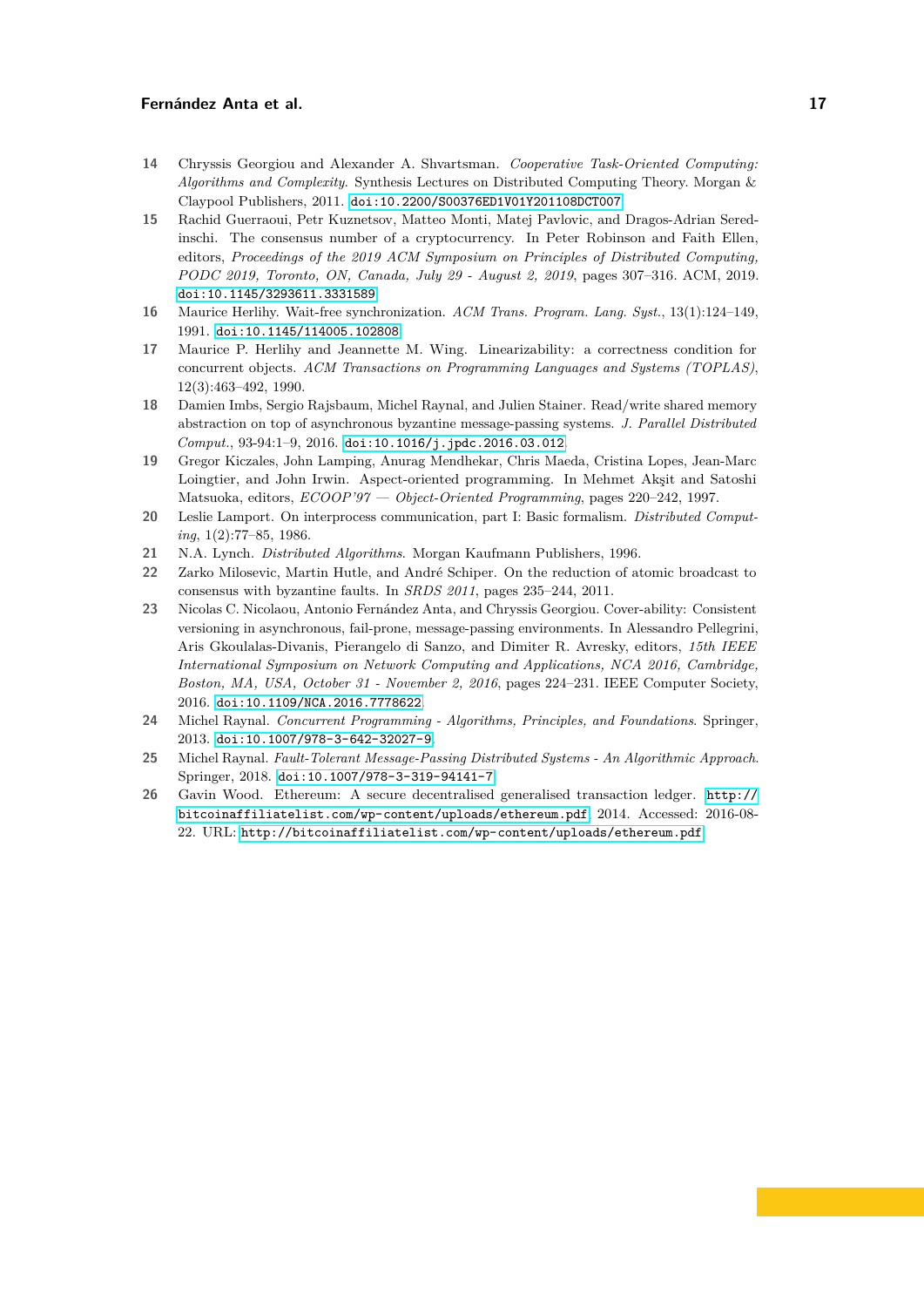### <span id="page-17-0"></span>**A Proof of Lemma [6](#page-6-2)**

**Statement.** For each complete operation *op* (issued by *i*), valid $(\langle P(\textit{op}), \prec \rangle, \textit{op}, i) = True$ . Moreover, *op* returns in its response event the value execute( $\langle P(op), \prec \rangle$ , *op*, *i*).

**Proof.** The claim follows if we show that the set *P* created in Line [6](#page-5-0) of Code [4](#page-5-0) is the same as  $P(op)$ . Recall that  $ts(op) = (i, T_1, \ldots, T_k, \ldots, T_n)$ . Observe that in a ledger  $L_k$  the timestamp  $ts = (k, T'_1, \ldots, T'_k, \ldots, T'_n)$  in the *j*th record in the ledger has  $T'_k = j - 1$ . Then, it holds that  $P \subseteq P(op)$ , because for each *k*, for each record  $\langle ts', op' \rangle \in G_k$ , the timestamp  $ts' = (k, T'_1, \ldots, T'_k, \ldots, T'_n)$  satisfies that  $T'_k < T_k = |G_k|$ .

Let us assume there is an operation  $op' \in P(op)$  (hence,  $op' \prec op$ ) and  $op' \notin P$ . Assume  $op'$  was issued by process *k*, and  $ts(op') = (k, T'_1, \ldots, T'_k, \ldots, T'_n)$ . Then, by linearizability of the ledgers and  $op' \notin P$ ,  $op'$  was appended in ledger  $L_k$  after the  $L_k.get()$  of apply $(op, i)$ found  $T_k$  records in the ledger. Hence, *op'* is the *j*th record in ledger  $L_k$ , where  $j > T_k$ . Note from Code [4](#page-5-0) that  $T'_k = j - 1$ , since by well-formedness the *j*th operation of process *k* finds *j* − 1 records in ledger  $L_k$ . Then,  $T'_k \geq T_k$ , and hence it cannot happen that  $op' \prec op$ .  $\blacktriangleleft$ 

### <span id="page-17-1"></span>**B Versioned Read/Write Objects**

A versioned object is a read/write object with the difference that each value written is associated with a version from a totally-ordered set of versions. A write operation succeeds only if it attempts to write a value with a version higher than any of the versions used by previous write operations; otherwise the write operation fails. In particular the object was introduced in [\[23\]](#page-16-12), and supports two operations:

write( $\langle ver, v \rangle, x$ ): process *i* attempts to write value *v* with version *ver* on object *x*. read(*x*): process *i* attempts to read the latest value and version of the object *x*.

In the strict case only the writes that satisfy the total ordering may be executed and thus this will ensure a strict order on the version of the writes. Therefore, we will obtain a single consistent sequence of versions. On the other hand on the relaxed case, multiple writes promoting the same version may conflict allowing multiple writes to be executed. In such a case only some of those will succeed by the operation definition, thus ensuring the properties of Coverability as presented in [\[23\]](#page-16-12).

A versioned object does not satisfy persistent validity, neither persistent execution. Thus, in order to implement the strict version of the object we use consensus. The following result holds.

I **Theorem 21.** *Code [13](#page-18-0) combined with Code [4](#page-5-0) or with Code [5,](#page-6-1) implement the relax and strict versioned R/W object, respectively.*